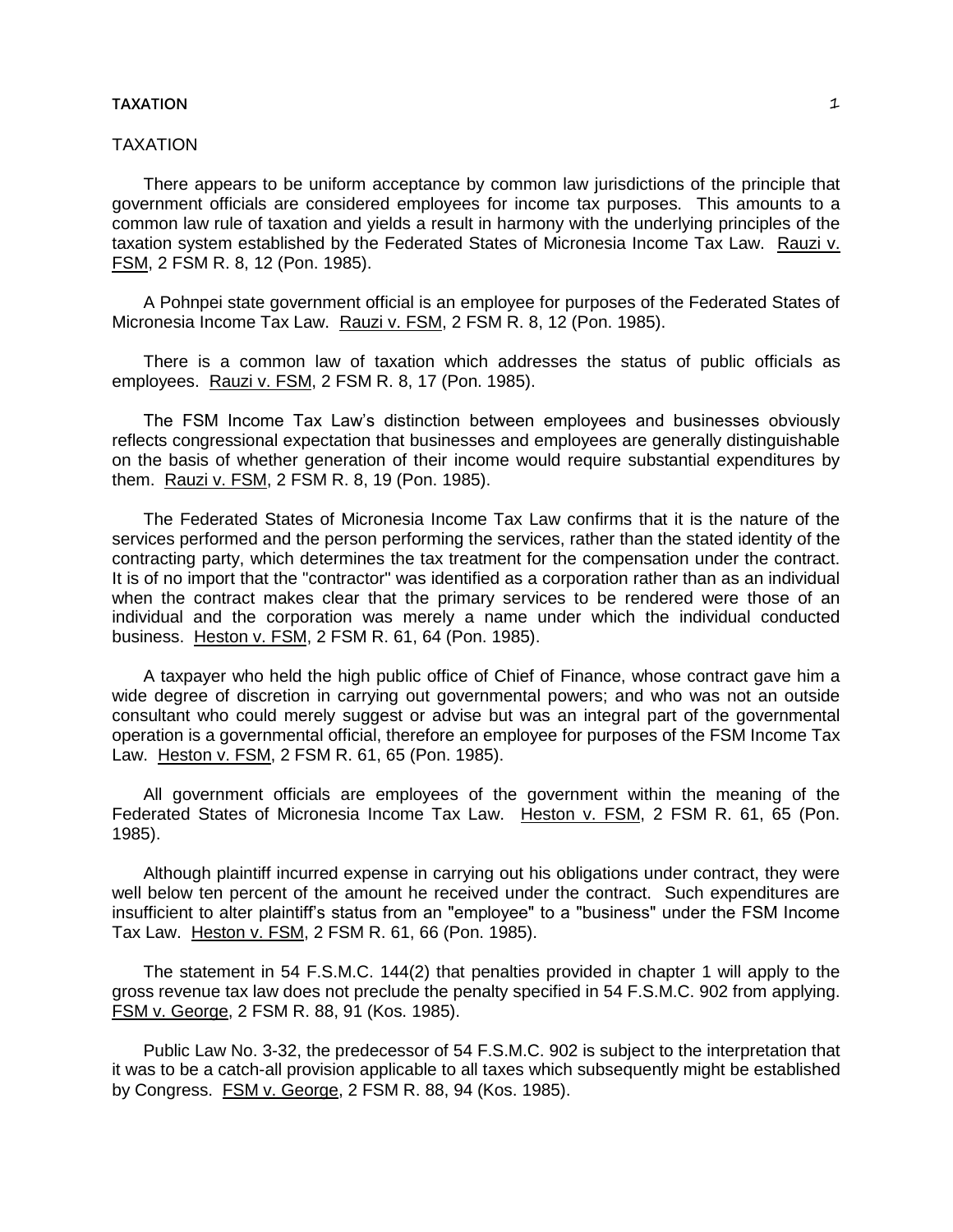The penalty provisions of 54 F.S.M.C. 902 apply to failure to make timely payment of the gross revenue tax imposed under 54 F.S.M.C. 141. FSM v. George, 2 FSM R. 88, 94 (Kos. 1985).

The gross revenue tax levied by the national government under 51 F.S.M.C. §§ 141-44 is distinguishable from a sales tax in several ways. Ponape Federation of Coop. Ass'ns v. FSM, 2 FSM R. 124, 127 (Pon. 1985).

The power granted to Congress by FSM Constitution article IX, section 2(e) "to impose taxes on income" includes the power to tax gross revenue. Afituk v. FSM, 2 FSM R. 260, 264 (Truk 1986).

The gross revenue tax as enacted by the Congress of Micronesia continued in effect in the Federated States of Micronesia by virtue of the transition article of the FSM Constitution but, because it was subsequently amended by the FSM Congress and was included in the codification of FSM statutes, may now be considered a law enacted by Congress. Afituk v. FSM, 2 FSM R. 260, 264 (Truk 1986).

Statutory provisions designed to enhance the capacity of the government to enforce penalties for failure to pay taxes are penal, not remedial, and should be strictly construed. In re Island Hardware, Inc., 3 FSM R. 428, 432 (Pon. 1988).

On a claim for declaratory relief from an unconstitutional excise tax, the FSM Supreme Court trial division will not abstain, where the issue could later be certified to the FSM Supreme Court appellate division and result in delay, where the trial court has already retained the case longer than contemplated, where the issue is narrowly posed and not capable of varying resolutions, and where it appears that a greater service may be provided by deciding the issue. Gimnang v. Yap, 4 FSM R. 212, 214 (Yap 1990).

In the Federated States of Micronesia Income Tax Law, 54 F.S.M.C. 111 *et seq.*, cooperatives are not singled out in any way within the definition of business and there is no indication in the tax law that cooperatives are to be treated differently than corporations or any other forms of businesses. KCCA v. Tuuth, 5 FSM R. 68, 70 (Pon. 1991).

Each exclusion from the definition of "gross revenue" in 54 F.S.M.C. 112(5) seems to represent one or another of three possible purposes: to prevent dual taxation of revenue of a single taxpayer, to make allowances for special situations, or to exclude funds received by the taxpayer on behalf of another such as refunds and rebates, moneys held in a fiduciary capacity, cash discounts taken on sales, or proceeds of sales of goods returned by customers when the sale price was refunded in cash or by credit. KCCA v. Tuuth, 5 FSM R. 68, 70-71 (Pon. 1991).

Patronage refunds paid by a cooperative to its members are not refunds within the meaning of 54 F.S.M.C. 112(5)(a) and are not excludable from gross revenue under the FSM Tax Law. KCCA v. Tuuth, 5 FSM R. 68, 71 (Pon. 1991).

A sales tax is oriented toward individual transactions, not total income, and is tied to the price of the goods sold, rather than to the overall success of the taxpayers. Youngstrom v. Kosrae, 5 FSM R. 73, 76 (Kos. 1991).

An income tax typically applies to practically all income, with rates payable based on the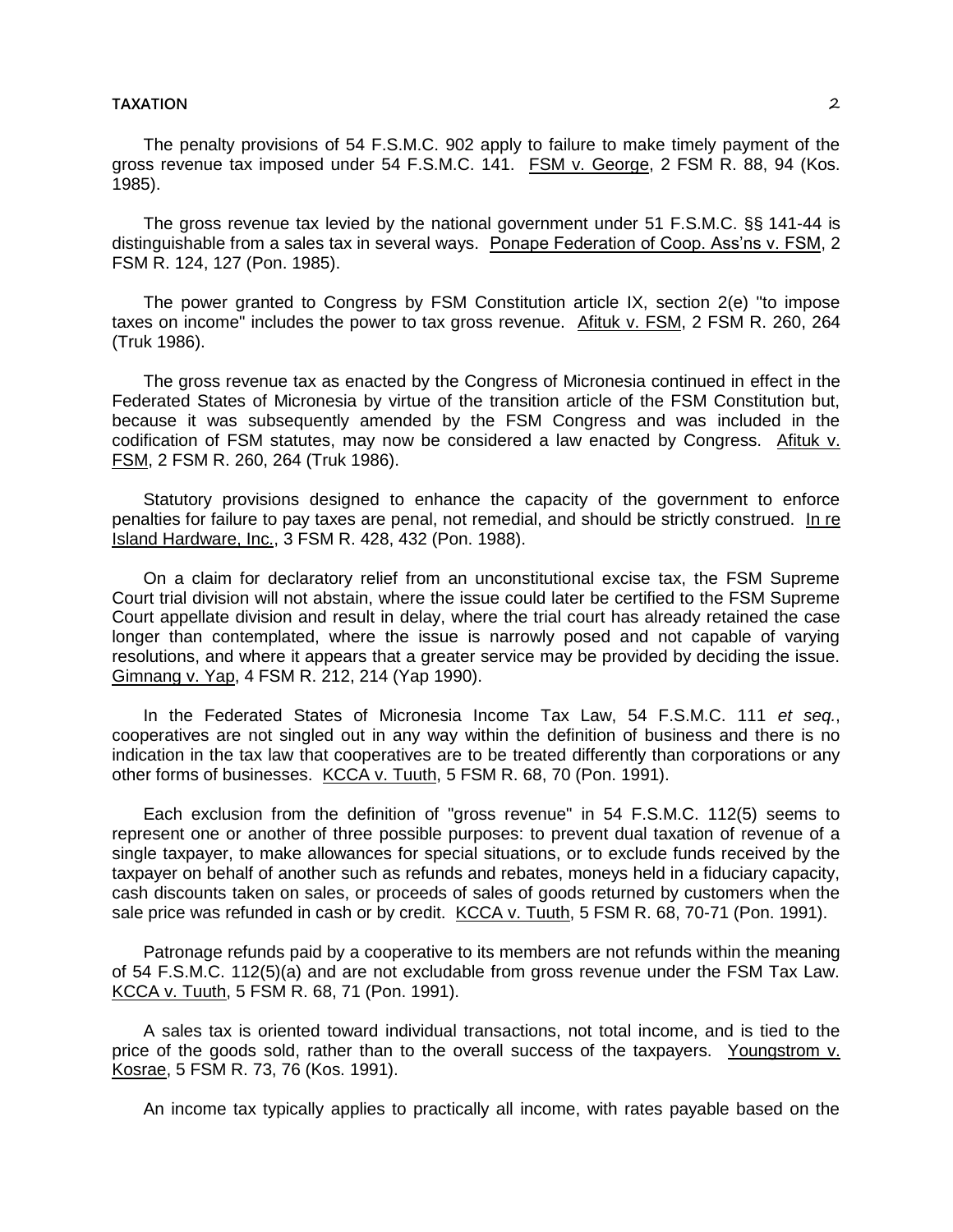total income of the taxpayer, after giving allowance to certain exemptions, and normally extends to all forms of income, including wages and salaries, interest, royalties, fees and returns on capital, as well as income realized through the sale of goods. Youngstrom v. Kosrae, 5 FSM R. 73, 76 (Kos. 1991).

Limitation of the definition of "business" under the FSM income tax law to "all activities . . . carried on within the Federated States of Micronesia" strongly implies that activities carried on elsewhere by a business functioning within the Federated States of Micronesia are not subject to FSM income tax. 54 F.S.M.C. 112(1). Bank of the FSM v. FSM, 5 FSM R. 346, 348 (Pon. 1992).

While there is a presumption that all revenue of a business is derived from sources within the Federated States of Micronesia, the presumption may be rebutted and the tax "levied only on that portion which is earned or derived from sources or transactions within the Federated States of Micronesia." 54 F.S.M.C. 142. Bank of the FSM v. FSM, 5 FSM R. 346, 349 (Pon. 1992).

The statutory scheme emphasizes the location of the business activity which generates the revenue in question. Therefore revenue derived from banking investment transactions in Honolulu and Chicago are not taxable since they are not derived from sources or transactions within the Federated States of Micronesia. Bank of the FSM v. FSM, 5 FSM R. 346, 349 (Pon. 1992).

Where regulations existed referring to a patronage refund as a "bonus or refund" at the time Congress enacted the statute excluding refunds from the definition of gross revenue, the statute unambiguously excludes patronage refunds from gross revenue. KCCA v. FSM, 5 FSM R. 375, 379-80 (App. 1992).

Patronage refunds are not voluntarily paid refunds because the regulations compel the allocation of patronage refunds. Therefore they are properly excludable from gross revenue. KCCA v. FSM, 5 FSM R. 375, 380 (App. 1992).

Under 54 F.S.M.C. 902, a monthly penalty is imposed on delinquent payment of any tax specified in Title 54, including gross revenue tax. Setik v. FSM, 5 FSM R. 407, 409 (App. 1992).

54 F.S.M.C. 143(2) mandates that all businesses compute gross revenue tax liability using the accrual accounting method. NIH Corp. v. FSM, 5 FSM R. 411, 413 (Pon. 1992).

By statute, a taxpayer is liable for penalties and interest on any underpayment of his gross revenue tax liability regardless of the reason for underpayment, unless some other principle of law applies to afford the taxpayer relief. NIH Corp. v. FSM, 5 FSM R. 411, 413-14 (Pon. 1992).

Where the government's prior audit methods had the effect of permitting gross revenue tax computation on the cash basis and where the government's attempts to advise businesses that they are required to use the accrual method have for many years been woefully inadequate, the government will be barred by equitable estoppel from assessing penalties and interest on any underpayment of taxes that was the result of being led to believe that the cash basis was an acceptable method of tax computation. NIH Corp. v. FSM, 5 FSM R. 411, 415 (Pon. 1992).

Moneys held in a fiduciary capacity are specifically excluded by statute from the definition of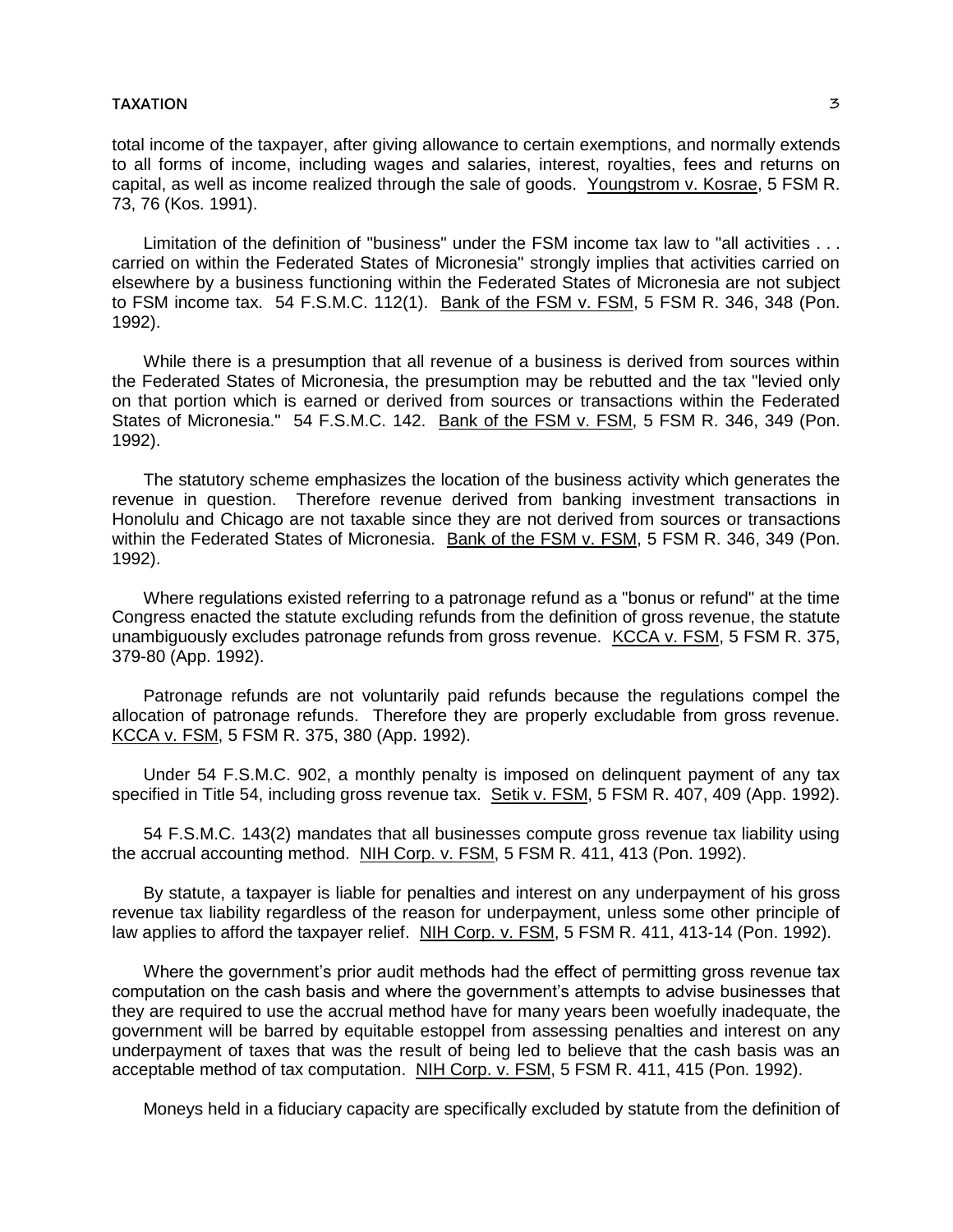gross revenue. 54 F.S.M.C. 112(5)(b). The term "fiduciary capacity" is not restricted to technical or express trusts, but extends to money that is not the taxpayer's own, but which is handled for the benefit of another. NIH Corp. v. FSM, 5 FSM R. 411, 416 (Pon. 1992).

A taxpayer who owes social security taxes to the government as employer contributions under the FSM Social Security Act is liable for reasonable attorney's fees if the tax delinquency is referred to an attorney for collection; however, the court may exercise discretion in determining the reasonableness of the fees assessed in light of the particular circumstances of the case. FSM Social Sec. Admin. v. Mallarme, 6 FSM R. 230, 232 (Pon. 1993).

Among the factors which the court may consider in determining the amount of attorney's fees recoverable in an action brought under 53 F.S.M.C. 605 is the nature of the violation, the degree of cooperation by the taxpayer, and the extent to which the Social Security Administration prevails on its claims. FSM Social Sec. Admin. v. Mallarme, 6 FSM R. 230, 232- 33 (Pon. 1993).

Rents are income taxable under the FSM Income Tax Statute, and a state tax on gross rental receipts combines to create vertical multiple taxation of a form of income. Truk Continental Hotel, Inc. v. Chuuk, 7 FSM R. 117, 119 (App. 1995).

The name given a tax by a taxing authority is not necessarily controlling as to the type of tax it is. Truk Continental Hotel, Inc. v. Chuuk, 7 FSM R. 117, 119 (App. 1995).

The interval in which a tax is reported and collected and whether it is imposed without regard to profit or loss does not alter whether it is an income tax. Truk Continental Hotel, Inc. v. Chuuk, 7 FSM R. 117, 119 (App. 1995).

The Social Security Administration is entitled to summary judgment for unpaid taxes when it supported its motion with an affidavit detailing the a taxpayer's audit and other evidence indicating the taxpayer's liability, and the taxpayer has provided no evidence to indicate otherwise. FSM Social Sec. Admin. v. Weilbacher, 7 FSM R. 442, 445-46 (Pon. 1996).

The Social Security Administration is entitled to a penalty of not more than \$1,000 and interest of 12% on unpaid taxes. FSM Social Sec. Admin. v. Weilbacher, 7 FSM R. 442, 446-47 (Pon. 1996).

A taxpayer is liable to the Social Security Administration for reasonable attorney's fees and costs when unpaid taxes are referred to an attorney for collection to the extent which the Social Security Administration prevails on its claims. FSM Social Sec. Admin. v. Weilbacher, 7 FSM R. 442, 447 (Pon. 1996).

It is unavailing in tax cases, except in special circumstances, to seek a preliminary injunction against enforcement or to have the taxes escrowed pending the outcome. This is in order not to disrupt the financial stability of the governmental unit. Chuuk Chamber of Commerce v. Weno, 8 FSM R. 122, 127 (Chk. 1997).

Under 53 F.S.M.C. 605(3) an employer is delinquent each quarter that it fails to both file a report and pay within ten days after the end of the quarter. Therefore an employer may be subject to the maximum penalty of \$1,000 each time (quarter) it is delinquent. FSM Social Sec. Admin. v. Kingtex (FSM) Inc., 8 FSM R. 129, 132 (App. 1997).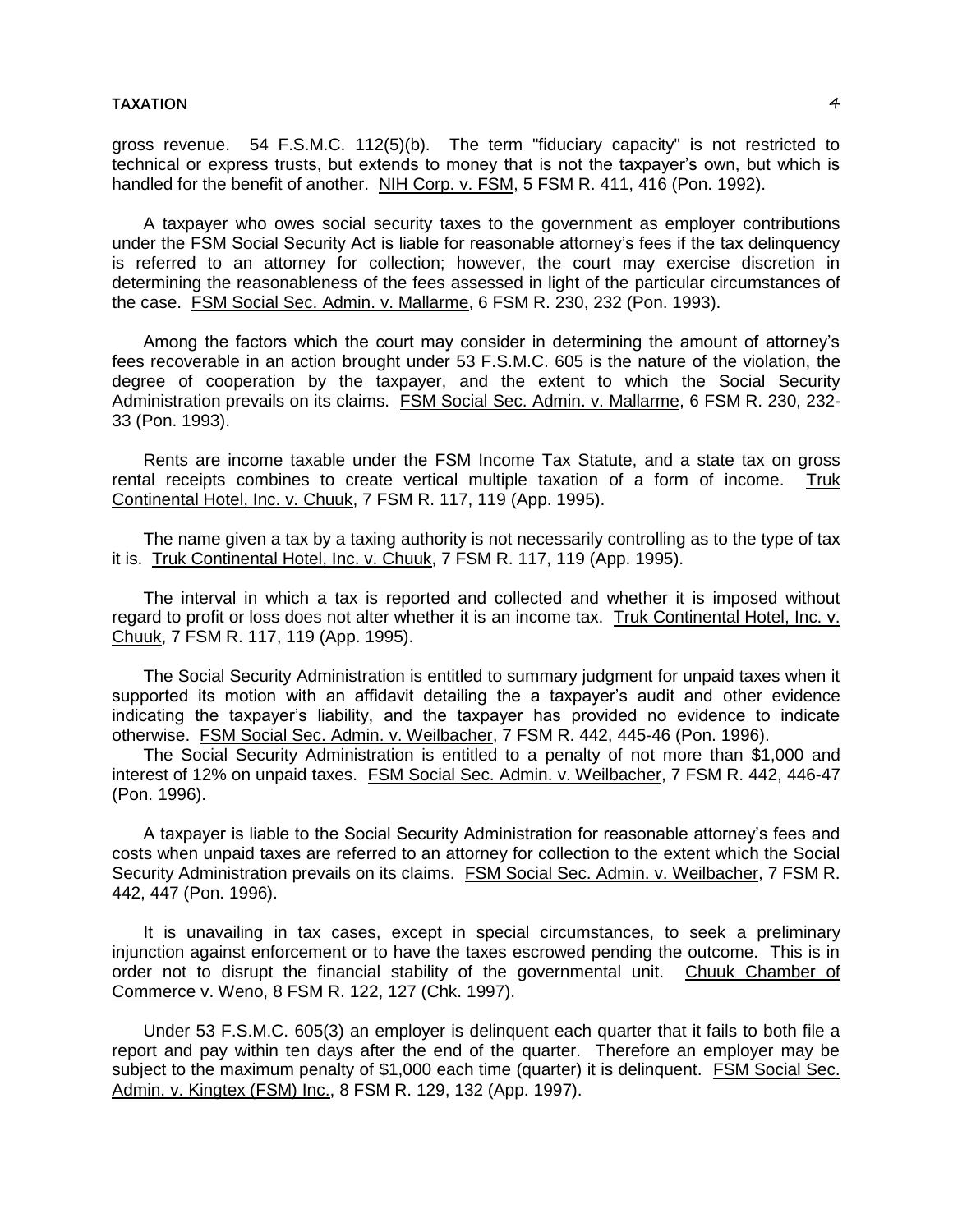Both interest, 53 F.S.M.C. 605(4), and penalties, 53 F.S.M.C. 605(3), may be applied to an employer who is delinquent, as was intended by Congress. FSM Social Sec. Admin. v. Kingtex (FSM) Inc., 8 FSM R. 129, 132-33 (App. 1997).

The following factors are relevant to determining whether fishing fees are taxes: 1) the source of the levy  $-$  whether the entity imposing the tax is legislative or administrative; 2) the effect of the levy on the general public — whether the assessment is imposed upon a broad or narrow class; 3) the means by which the levy is made — whether it is voluntary, and produces a benefit to the payor which is commensurate with the payment; and 4) the relationship between the levy and government costs — whether the revenue generated bears a relationship to the costs of the government in administering the particular program. Chuuk v. Secretary of Finance, 8 FSM R. 353, 382-83 (Pon. 1998).

Cases distinguishing between taxes and fees often examine the source of the levy as an indicator of whether the particular payment should be considered a tax or a fee. An assessment imposed directly by the legislature is more likely to be a tax than one imposed by an administrative agency. The classic tax is imposed by a legislature upon many, or all citizens; the classic regulatory fee is imposed by an agency on those subject to its regulation. Chuuk v. Secretary of Finance, 8 FSM R. 353, 383 (Pon. 1998).

Courts also consider whether a governmental levy is directed at the general public, or whether it is imposed on a discrete subsection of the public, in distinguishing between a tax and a fee. An assessment imposed on a broad class of parties is more likely to be a tax than one imposed on a narrow class. One distinguishing characteristic of a fee is that the public agency normally may exact a fee for a grant which, presumably, bestows a benefit on the applicant, not shared by other members of society. Chuuk v. Secretary of Finance, 8 FSM R. 353, 383 (Pon. 1998).

Another distinction between a tax and a fee is whether the levy is exacted voluntarily in exchange for a benefit to the payor. Taxation is a legislative function, and Congress, which is the sole organ for levying taxes, may act arbitrarily and disregard benefits bestowed by the Government on a taxpayer and go solely on ability to pay, based on property or income. A fee, however, is incident to a voluntary act, *e.g.*, a request that a public agency permit an applicant to practice law or medicine or construct a house or run a broadcast station. Chuuk v. Secretary of Finance, 8 FSM R. 353, 384 (Pon. 1998).

A fee for use of property which is controlled by the government is not necessarily a tax, because the government is entitled to receive the benefits of its property just like any private landowner. As a sovereign, the government levies taxes, but as property owner it may charge fees for the use of its property. These fees are paid by choice and in exchange for a particular benefit, the use of government property, just as rents are freely paid for the use of private property. Chuuk v. Secretary of Finance, 8 FSM R. 353, 385 (Pon. 1998).

Revenues from natural resources are not taxes. The constitutional definition of tax was not meant to include amounts received by the national government from disposal of natural resources over which it has control. Chuuk v. Secretary of Finance, 8 FSM R. 353, 386-87 (Pon. 1998).

Although the government is not precluded from charging and trying, in one information,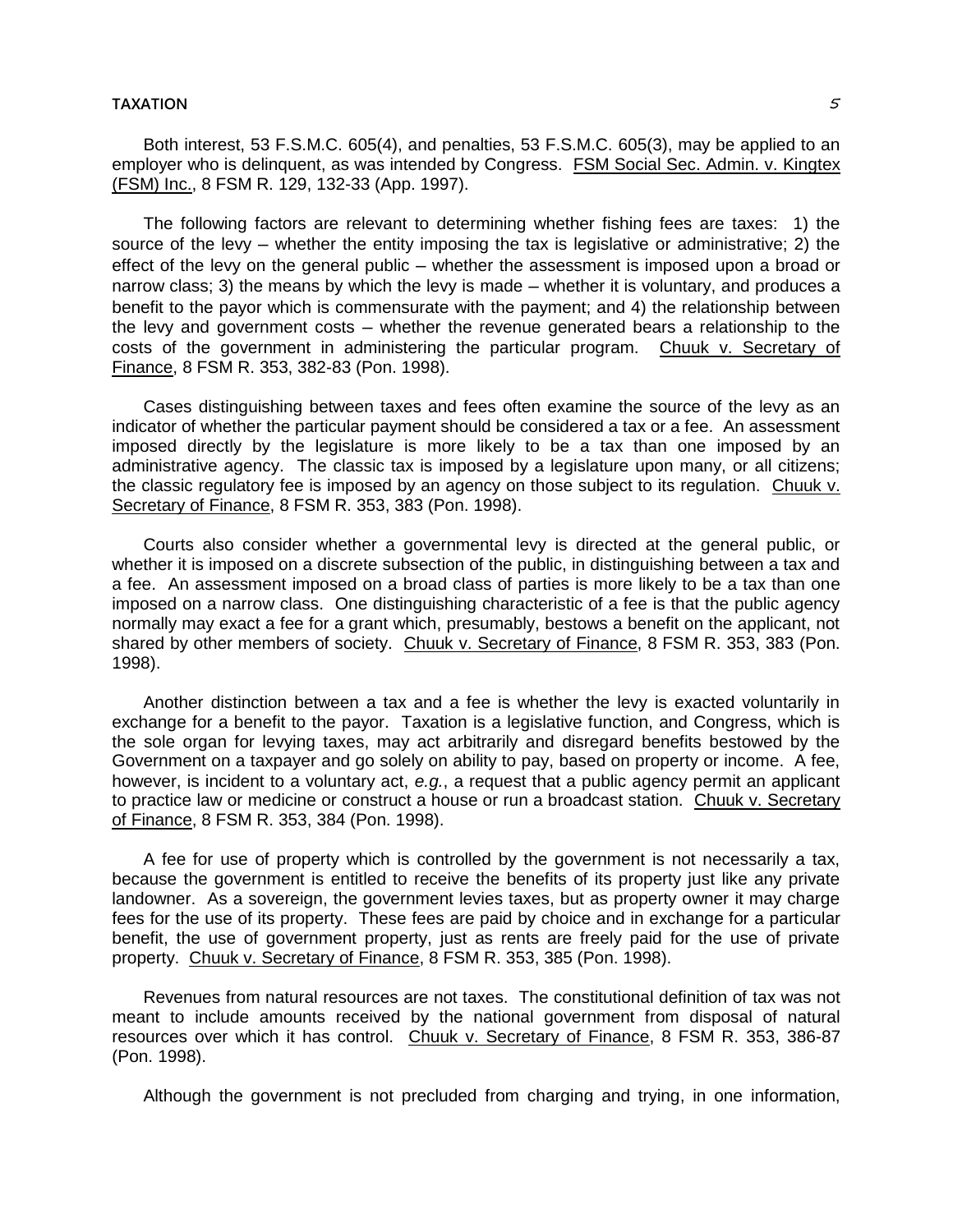violations of two or more separate provisions of the FSM codes which arise from the same course of conduct, but when the case involves conduct specifically addressed by the tax code (which has comprehensive civil and criminal penalties established for a clearly stated purpose) the government cannot also seek to charge the defendant with alternative violations of criminal code sections providing for criminal penalties up to ten times greater than those allowed under the tax code and which were not clearly intended to apply to tax crimes. FSM v. Edwin, 8 FSM R. 543, 546 (Pon. 1998).

The legislative history of Title 54 indicates that it was created as a system primarily aimed at recovering revenue rather than punishing wrongdoers with lengthy prison sentences and that the fines and criminal penalties adopted in it were thought to be commensurate with the specified wrongdoing. FSM v. Edwin, 8 FSM R. 543, 547 (Pon. 1998).

There is no clearly expressed Congressional intent for the criminal code to be used to prosecute tax crimes. Since the FSM had existing laws with comprehensive civil and criminal penalties applicable to tax crimes at the time the criminal code was adopted, the implication is that the criminal code was not intended for the purpose of prosecuting such crimes. FSM v. Edwin, 8 FSM R. 543, 549 (Pon. 1998).

The penalties applicable to criminal mischief pertain to deterring the commission of the crime not for the primary purpose of raising revenue as with the tax code which has comprehensive civil and criminal penalties designed specifically for that purpose. FSM v. Edwin, 8 FSM R. 543, 549 (Pon. 1998).

A four-part analysis is applied to determine whether fishing fees are taxes: 1) the source of the levy, 2) the effect of the levy on the general public, 3) the means by which the levy is made, and 4) the relationship between the levy and government costs. Chuuk v. Secretary of Finance, 9 FSM R. 99, 102 (Pon. 1999).

Whether fishing fees are uniform is immaterial to a finding that fishing fees do not constitute a tax. Chuuk v. Secretary of Finance, 9 FSM R. 99, 102 (Pon. 1999).

How Congress appropriates fishing fees is irrelevant to whether they are a tax. Chuuk v. Secretary of Finance, 9 FSM R. 99, 102 (Pon. 1999).

For tax purposes, the FSM Telecommunications Corp. is deemed part of the national government thereby making it exempt from a state use tax. FSM Telecomm. Corp. v. Department of Treasury, 9 FSM R. 292, 294 (Pon. 1999).

Because a Congressional statute set up Telecom to serve the public interest and foster economic development, because Telecom may seek appropriations from Congress and, to the extent approved by the President, grants from sources outside of the FSM, because Telecom's board of directors must submit an annual report reflecting its activities, including financial statements, to the government, and because Telecom has no independent shareholders and is fully owned by the national government, Telecom is deemed, for taxation purposes, to be a part of the national government, and its efforts to carry out its mission should not be hindered by any state's efforts to tax its business activities. FSM Telecomm. Corp. v. Department of Treasury, 9 FSM R. 380, 385 (Pon. 2000).

By making the taxing powers allocated between the national and state governments of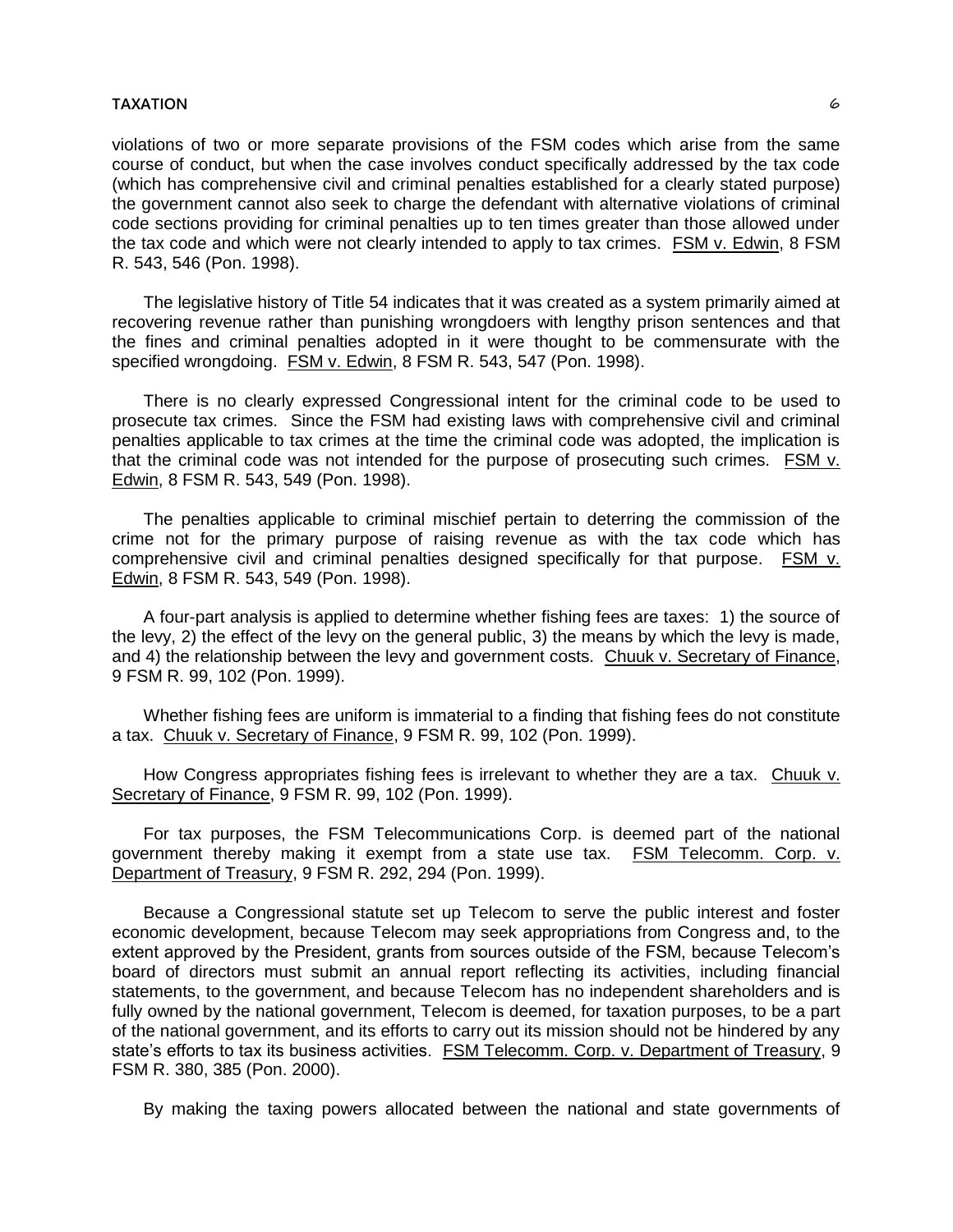Micronesia exclusive and distinct and allocating the exclusive power to tax income and imports, the Constitution's framers sought to avoid vertical multiple taxation and ensure a consistent fiscal policy for Micronesia. FSM Telecomm. Corp. v. Department of Treasury, 9 FSM R. 380, 387-89 (Pon. 2000).

A normal English language reading of the phrase "the revenues" in article IX, section 5's second sentence necessarily refers to those revenues mentioned in section 5's first sentence national taxes. Chuuk v. Secretary of Finance, 9 FSM R. 424, 434 (App. 2000).

The Constitution delegates to the national government the power to impose only two types of taxes ─ that based on imports and that on income. Money collected through these forms of taxation are the revenues of which half must be paid into the treasury of the state where collected. Chuuk v. Secretary of Finance, 9 FSM R. 424, 434 (App. 2000).

Fishing fees are not income taxes because the national government's power to impose them does not derive from its power to tax income. Chuuk v. Secretary of Finance, 9 FSM R. 424, 435 (App. 2000).

Not less than half of the national taxes must be paid to the state where collected, but fishing fees are not national taxes because they are imposed, not under the national government's power to impose taxes, but under its power to regulate exploitation of natural resources within the FSM exclusive economic zone. Chuuk v. Secretary of Finance, 9 FSM R. 424, 435 (App. 2000).

Fishing fees are not an income tax because they are not a tax. The national government has the exclusive sovereign right to control access to and exploitation of the natural resources in the FSM's exclusive economic zone and when it imposes fishing fees, the national government is selling access to the exclusive economic zone's living resources to its fishing licensees and it is selling the licensees the opportunity to reduce some of those resources to the licensees' proprietary ownership. Chuuk v. Secretary of Finance, 9 FSM R. 424, 436 (App. 2000).

Gross revenue is defined as the gross receipts of the taxpayer derived from trade, business, commerce, or sales and business is defined to mean any undertaking carried on for pecuniary profit carried on within the FSM for economic benefit either direct or indirect. Ting Hong Oceanic Enterprises v. Ehsa, 10 FSM R. 24, 29 (Pon. 2001).

Once the Secretary of Finance determines that a taxpayer has failed to pay the gross revenue tax it owes, he notifies the taxpayer and demands that the tax be paid. If the taxpayer fails within 30 days to make and file a return and pay the tax which has been assessed, it is appropriate for the Secretary to make a return for the taxpayer from the information available to the Secretary and to assess that amount against the taxpayer. Ting Hong Oceanic Enterprises v. Ehsa, 10 FSM R. 24, 31 (Pon. 2001).

Pursuant to 54 F.S.M.C. 152(3), the Secretary's gross revenue tax assessment is be presumed to be correct unless and until it is proved incorrect by the person, business, or employer disputing the amount of the assessment. Ting Hong Oceanic Enterprises v. Ehsa, 10 FSM R. 24, 31 (Pon. 2001).

When the taxpayer has failed to meet its the burden of showing that the Secretary's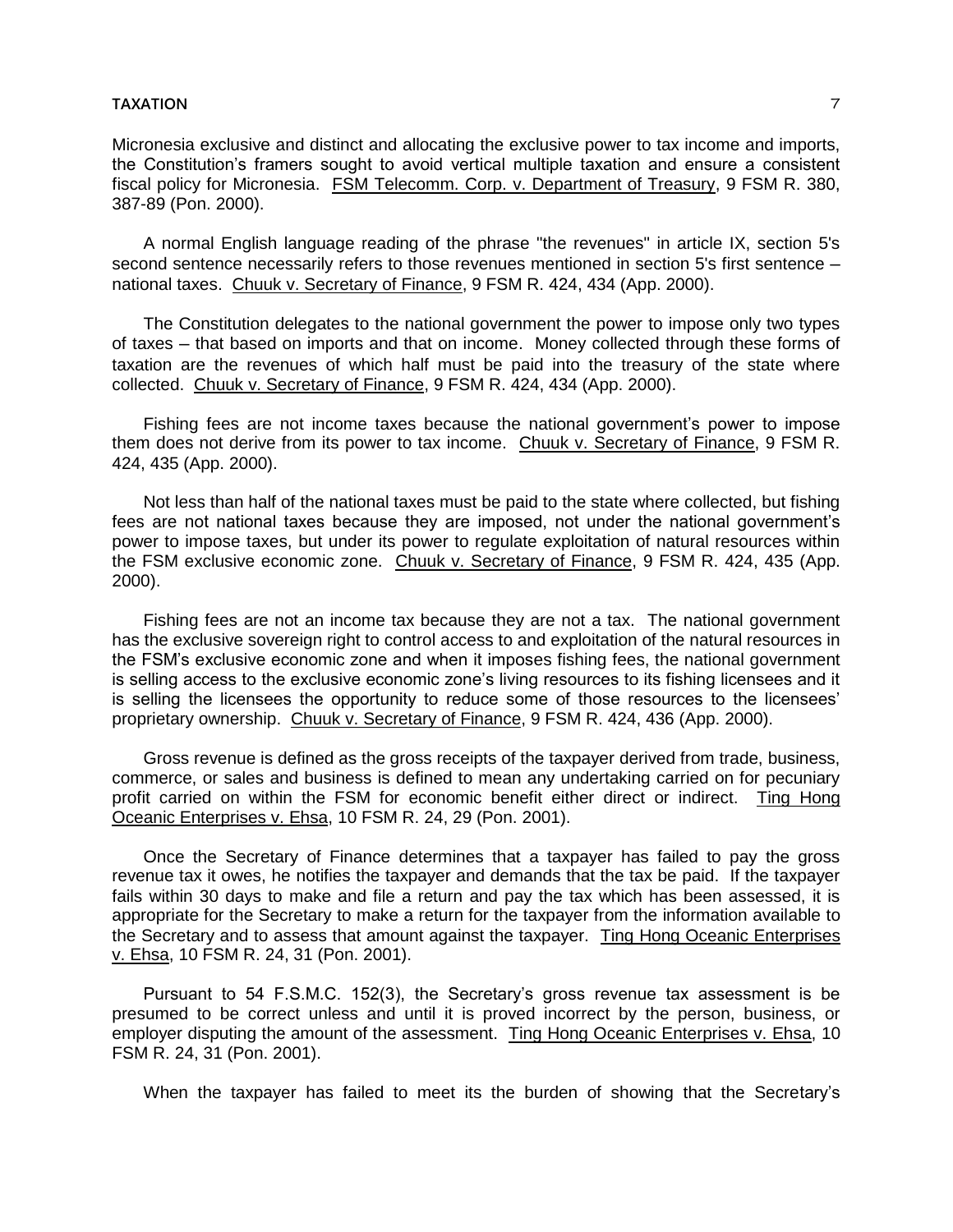assessment was incorrect and has failed to put forth competent evidence in opposition to the Secretary's summary judgment motion and its lengthy opposition contained only legal argument, the taxpayer has failed to submit evidence establishing that the Secretary's assessment was incorrect and summary judgment in the Secretary's favor is appropriate. Ting Hong Oceanic Enterprises v. Ehsa, 10 FSM R. 24, 31 (Pon. 2001).

Import taxes are an exclusive national power, and as such it is a power that is prohibited to the states. MGM Import-Export Co. v. Chuuk, 10 FSM R. 42, 44 (Chk. 2001).

When a plaintiff is due what he should have been paid during the two-week notice period that was required by his contract, but was not paid, the court will award that as damages and the employee's share of taxes should be deducted from this amount and paid to the appropriate taxing agencies as required by law and the employer's share of applicable taxes should not be deducted from this amount, but should be paid to the appropriate taxing agencies as required by law. Reg v. Falan, 14 FSM R. 426, 435 (Yap 2006).

When "first sale" is defined as "the sale first made after the date of receipt in Chuuk State of taxable tangible items, a tax on first sale in the State of Chuuk of all tangible items, except gasoline and unprocessed and unpackaged items, means that in order for an item to be taxable, there must be "receipt of the item" in Chuuk. The only reasonable inference to be drawn from the definition of "first sale" is that items which have never left Chuuk, that is, locally produced goods are not subject to the statute because they have no "date of receipt" in Chuuk. K&I Enterprises v. Francis, 15 FSM R. 414, 418 (Chk. S. Ct. Tr. 2007).

The Chuuk service tax is to be paid by the customer, person, company, or entity obtaining the services, and must be collected by the person, company, or entity providing the services. Continental Micronesia, Inc. v. Chuuk, 17 FSM R. 152, 156 (Chk. 2010).

When Chuuk has warned Continental that it is required to collect a service tax as set forth in a regulation implementing a tax statute and that criminal penalties may be imposed on Continental or its employees for failure to comply, the question of whether the Chuuk service tax on Continental passengers and freight shippers is lawful is sufficiently ripe to support a suit seeking declaratory judgment. Continental Micronesia, Inc. v. Chuuk, 17 FSM R. 152, 157-58 (Chk. 2010).

It is inconceivable that a party could be made to suffer criminal or civil penalties for the failure to collect a tax but would not have standing to challenge the tax's constitutionality (and thus the requirement that the party must collect it). The inability of a party required by law to collect a tax to challenge that tax's validity would deprive that party of its property (compliance costs, tax collection costs, remittance costs, etc.) without any due process of law. Continental Micronesia, Inc. v. Chuuk, 17 FSM R. 152, 158-59 (Chk. 2010).

The unconditional 50% transfer of national taxes to the state treasuries is part of the constitutional framework that, through mandatory revenue sharing, allows the states a high degree of fiscal autonomy while at the same time avoiding undesirable vertical multiple taxation. Continental Micronesia, Inc. v. Chuuk, 17 FSM R. 526, 530 n.3 (Chk. 2011).

The Constitution expressly grants the national government, not the state governments, the power to regulate foreign and interstate commerce, and taxation is a form of regulation. Continental Micronesia, Inc. v. Chuuk, 17 FSM R. 526, 531 (Chk. 2011).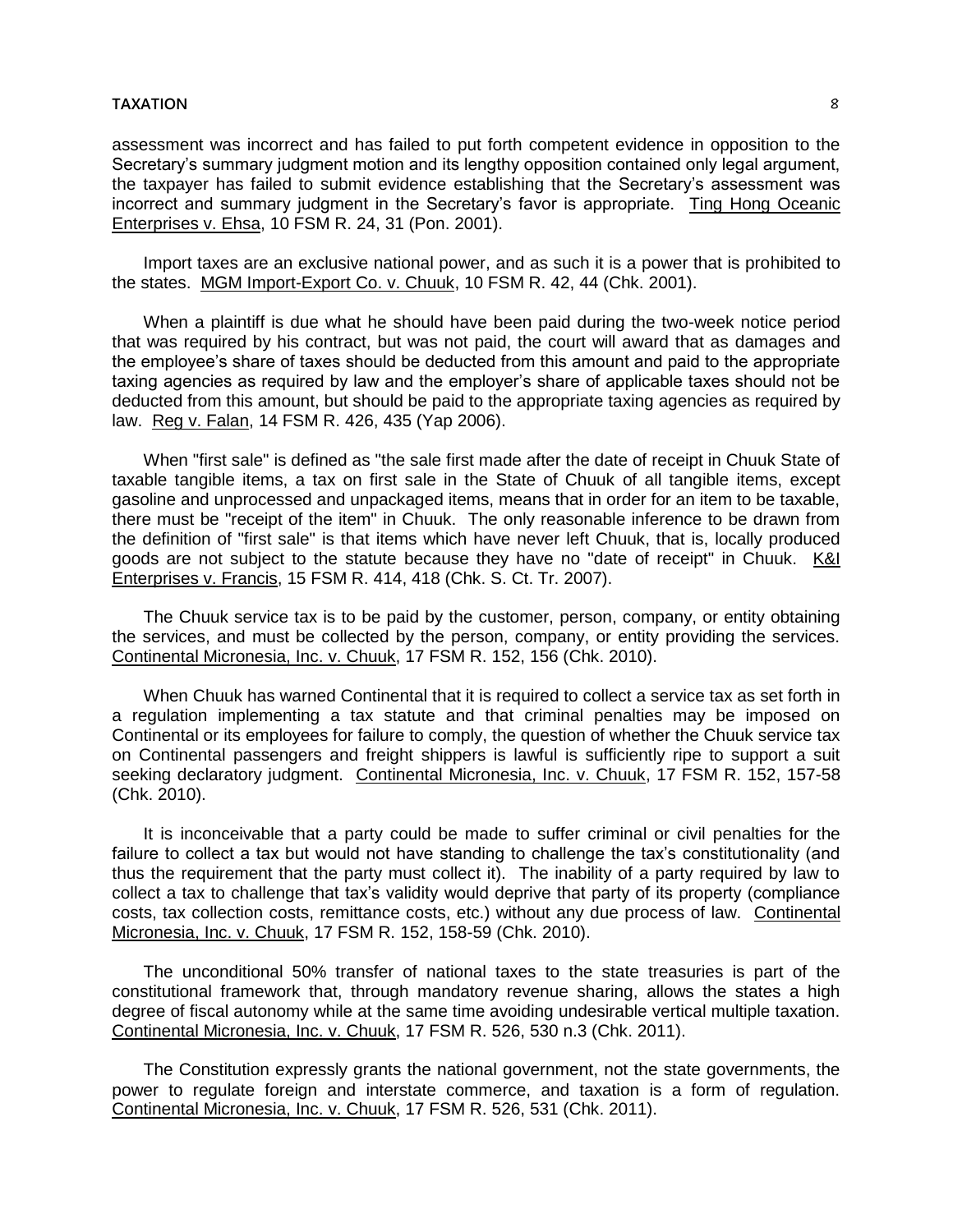Pohnpei's first commercial sales tax is assessed against the seller on the first commercial sale within the state. Genesis Pharmacy v. Department of Treasury & Admin., 18 FSM R. 27, 31 (Pon. 2011).

The court cannot accept an interpretation that operating a business within Pohnpei is, in and of itself, sufficient to establish the applicability of Pohnpei state tax law due to minimum contact analysis because to accept it would be to accept that a business whose task it is to act as an intermediary or broker between two clients — a producer and a consumer — who are both based outside the FSM would be assessed the Pohnpei first commercial sales tax, even if the tangible personal property never entered Pohnpei since this is the very heart and soul of international commerce. Genesis Pharmacy v. Department of Treasury & Admin., 18 FSM R. 27, 32 (Pon. 2011).

When a procurement contract clearly contemplated that the transaction would not be complete until Chuuk had had a chance to inspect, certify, and verify the goods which were the subject of the contract, and thereby accept them; when the procurement contract secured this by withholding payment of the final 25% of the contract amount until acceptance; when the risk of loss remained with the Pohnpei seller until the goods were duly delivered and accepted in Chuuk; and when, although Chuuk eventually paid for the shipping, the seller took on the initial burden and risk by paying for it up front, the locus of performance of the contract was in Chuuk. Genesis Pharmacy v. Department of Treasury & Admin., 18 FSM R. 27, 33-34 (Pon. 2011).

Retailers pass on sales taxes to their customers at the cash register, which is commonly and appropriately known as the point of sale. In such retail operations, a customer takes delivery of the goods and perhaps even inspects them at the point of sale. Genesis Pharmacy v. Department of Treasury & Admin., 18 FSM R. 27, 34 (Pon. 2011).

Goods cannot properly be deemed to have been sold until both parties to the sale have performed. Performance by the buyer requires payment in full or execution of some sort of instrument of credit which the seller is willing to accept in lieu of payment in full. Performance by the seller requires delivery. Genesis Pharmacy v. Department of Treasury & Admin., 18 FSM R. 27, 34 (Pon. 2011).

When the buyer, did not pay in full until it had a chance to inspect the goods at one of two specified warehouses in Chuuk and the seller did not complete performance until it had delivered the goods there, the goods were not sold until both performances were completed. Since the locus of performance was Chuuk, the locus of the transaction was likewise in Chuuk – *i.e.*, the goods were sold in Chuuk and because the goods were sold in Chuuk, the Pohnpei state sales tax could not attach to the transaction. Genesis Pharmacy v. Department of Treasury & Admin., 18 FSM R. 27, 34 (Pon. 2011).

The Chuuk cigarette tax is part of a tax on the first sale in Chuuk of all tangible items, except unprocessed and unpackaged items. Cigarettes are taxed at the rate of two dollars per pack of 20 cigarettes or at a rate of 10 cents per one cigarette. The statute requires that all sellers keep accurate sales records of taxable sales and that they are to compute their tax liability from those records, and cigarettes are presumed sold within four months of receipt in Chuuk unless the importer can prove the contrary. The importer has the burden of overcoming this statutory presumption and proving that there were no taxable sales. Harper v. Chuuk State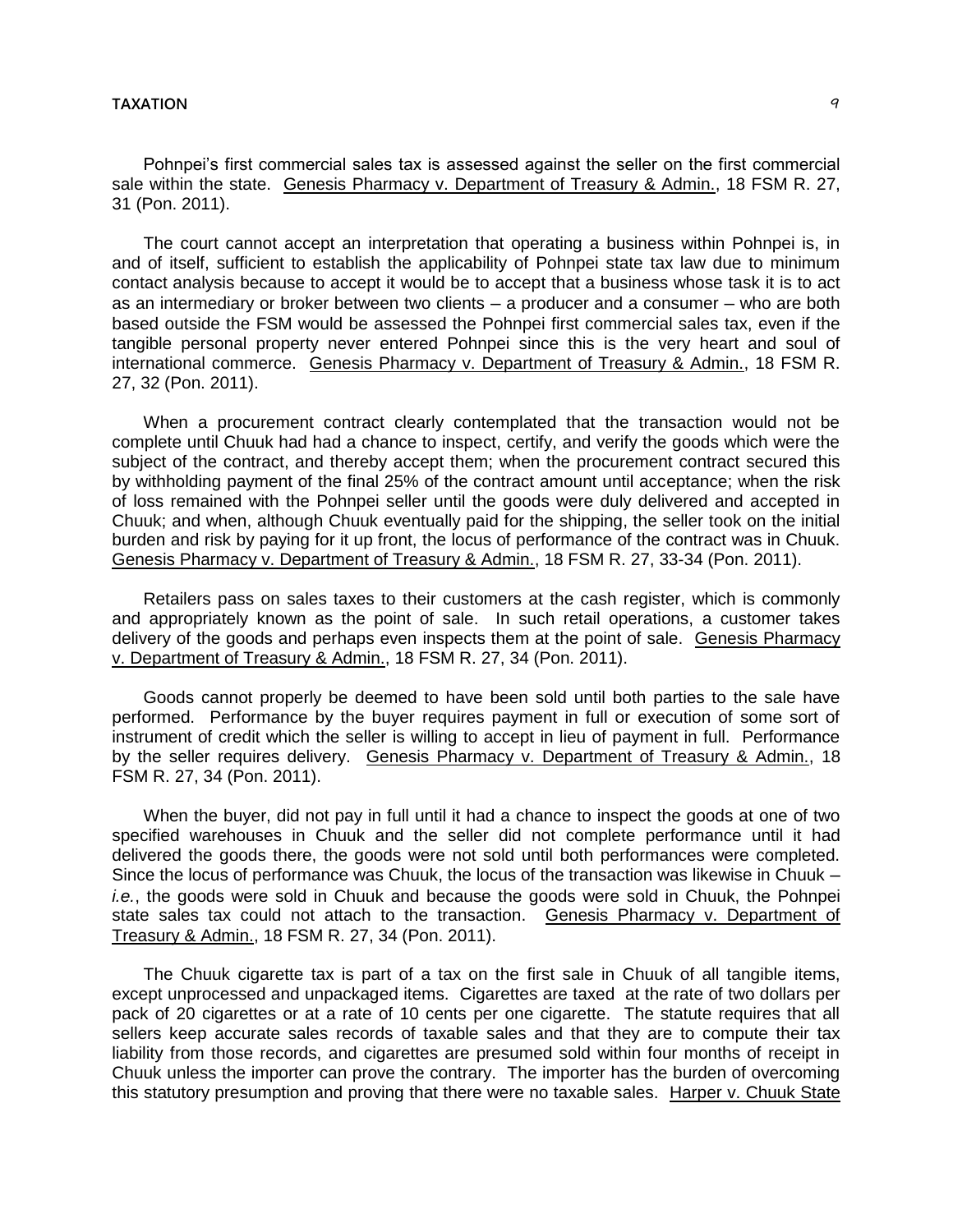Dep't of Admin. Servs., 19 FSM R. 147, 153-54 (Chk. 2013).

Unless a cigarette importer produces evidence to overcome the Chuuk tax act's presumption that the cigarettes were sold after importation, the statutory presumption that he sold the cigarettes he brought into Chuuk would stand and he therefore would be liable to the state for the sales tax he should have collected from the buyers when the cigarettes were sold. Harper v. Chuuk State Dep't of Admin. Servs., 19 FSM R. 147, 154 (Chk. 2013).

The Chuuk State Tax Act of 2012 provides that if the taxes it imposes are due and unpaid, including penalties charged, the taxes are debts to the state and will constitute liens in favor of the state on all property belonging to the person, business, association, or corporation liable for the tax, and such taxes and penalties may be collected by levy upon such property in the manner as the levy of an execution. Harper v. Chuuk State Dep't of Admin. Servs., 19 FSM R. 147, 155 (Chk. 2013).

The Chuuk Legislature can grant a state administrative agency the power to levy in the manner of a levy of an execution for statutory liens held by the state so long as due process concerns are addressed by such mechanisms as a prompt post-levy (or post-execution) hearing being available. Harper v. Chuuk State Dep't of Admin. Servs., 19 FSM R. 147, 155 (Chk. 2013).

The determination of whether an assessment is a tax or a fee involves a three-part test that looks to different factors: 1) what entity imposes the charge; 2) what population is subject to the charge; and 3) what purposes are served by the use of the monies obtained by the charge. The classic tax is imposed by a legislature upon many, or all, citizens. It raises money contributed to a general fund, and spent for the benefit of the entire community. The classic regulatory fee is imposed by an agency upon those subject to its regulation. It may serve regulatory purposes indirectly by, for example, raising money placed in a special fund to help defray the agency's regulation-related expenses. Mailo v. Chuuk Health Care Plan, 19 FSM R. 185, 190 (Chk. 2013).

When the health care assessments or premiums are not imposed by the Chuuk Legislature but are imposed by a public corporation, the Chuuk Health Care Plan through its Board and when the assessments or premiums are not deposited in the Chuuk General Fund but into a special trust fund, these attributes of the premium assessments are characteristic of a classic fee and the opposite of a classic tax. Even though the funds raised will be spent, at least indirectly, for the benefit of the entire Chuuk community since the funds will be spent for the benefit of people needing or using health care services, which is nearly everyone in Chuuk at one time or another, the premium assessments lie nearer the fee end of the spectrum than the tax end. Mailo v. Chuuk Health Care Plan, 19 FSM R. 185, 190 (Chk. 2013).

Courts facing cases that lie near the mid-point of the spectrum between the classic tax and the classic fee have tended to emphasize the revenue's ultimate use, asking whether it provides a general benefit to the public of a sort often financed by a general tax, or whether it provides more narrow benefits to regulated companies or defrays the agency's costs of regulation. Mailo v. Chuuk Health Care Plan, 19 FSM R. 185, 190 (Chk. 2013).

When the health insurance premiums and assessments are not raised for general revenue purposes and cannot be used for any Chuuk state government activity and can only be used for the purposes of the Health Care Plan Act and when the premiums or assessments help defray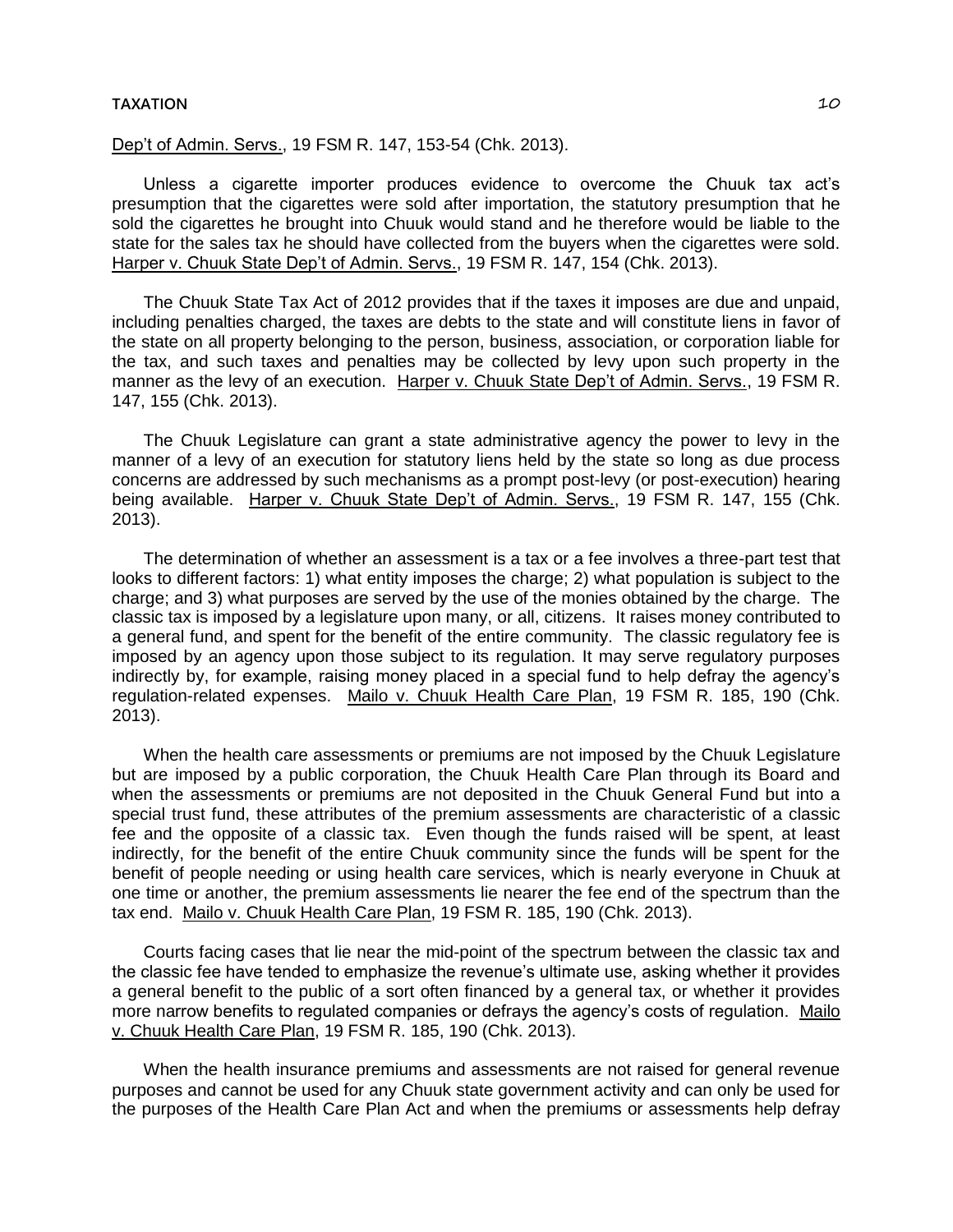the cost of providing medical care, the benefits they provide are not of the sort often financed by a general tax. Mailo v. Chuuk Health Care Plan, 19 FSM R. 185, 190 (Chk. 2013).

Generally, an assessment may be a fee rather than a tax when it is not used for general purposes but is used to defray the expense of performing the duties imposed on the agency and for the general purposes and expense of carrying an act into effect. Mailo v. Chuuk Health Care Plan, 19 FSM R. 185, 190 (Chk. 2013).

A "fee" is a charge fixed by law for services of public officers and is regarded as compensation for services rendered, but a charge having no relation to services rendered, assessed to provide general revenue rather than compensation, is a "tax." Mailo v. Chuuk Health Care Plan, 20 FSM R. 18, 22 (App. 2015).

Any payment exacted by the state or its municipal subdivisions as a contribution toward the cost of maintaining governmental functions, where special benefits derived from their performance are merged in general benefit, is a "tax," while a "fee" is generally regarded as a charge for some particular service. Mailo v. Chuuk Health Care Plan, 20 FSM R. 18, 22 (App. 2015).

The primary purpose of a "tax" is to obtain revenue for the government, while the primary purpose of a "fee" is to cover expense of providing a service or of regulation and supervision of certain activities. In distinguishing fees from taxes, fees are collected not to raise revenues but to compensate the governmental entity providing the services for its expenses. Mailo v. Chuuk Health Care Plan, 20 FSM R. 18, 22-23 (App. 2015).

There is a three-part test to determine whether an assessment is a tax or a fee: 1) what entity imposes the charge; 2) what population is subject to the charge; and 3) what purposes are served by the use of the monies obtained by the charge. Mailo v. Chuuk Health Care Plan, 20 FSM R. 18, 23 (App. 2015).

Fees that are paid into the general public treasury, and disbursable for general public expenses, are taxes. Mailo v. Chuuk Health Care Plan, 20 FSM R. 18, 23 (App. 2015).

If the premiums collected were a tax, the funds would be deposited into the Chuuk treasury, which can only be appropriated by law for a public purpose. Mailo v. Chuuk Health Care Plan, 20 FSM R. 18, 23 (App. 2015).

When all revenues received under a system of medical or health insurance, and all other revenues received by the Health Department as payment for medicine and medical services, must be separated from any general fund established by the Legislature and used only for medical purposes, this supports the position that premiums collected by the insurance plan do not fall under the characteristics of a tax because the funds collected are mandated to be separated from other funds collected. Mailo v. Chuuk Health Care Plan, 20 FSM R. 18, 23-24 (App. 2015).

When, although it is the employed residents of Chuuk who are making health insurance premium contributions, the benefit of medicines and medical services are applied to the general public this would favor considering the payments a tax instead of a fee. Mailo v. Chuuk Health Care Plan, 20 FSM R. 18, 24 (App. 2015).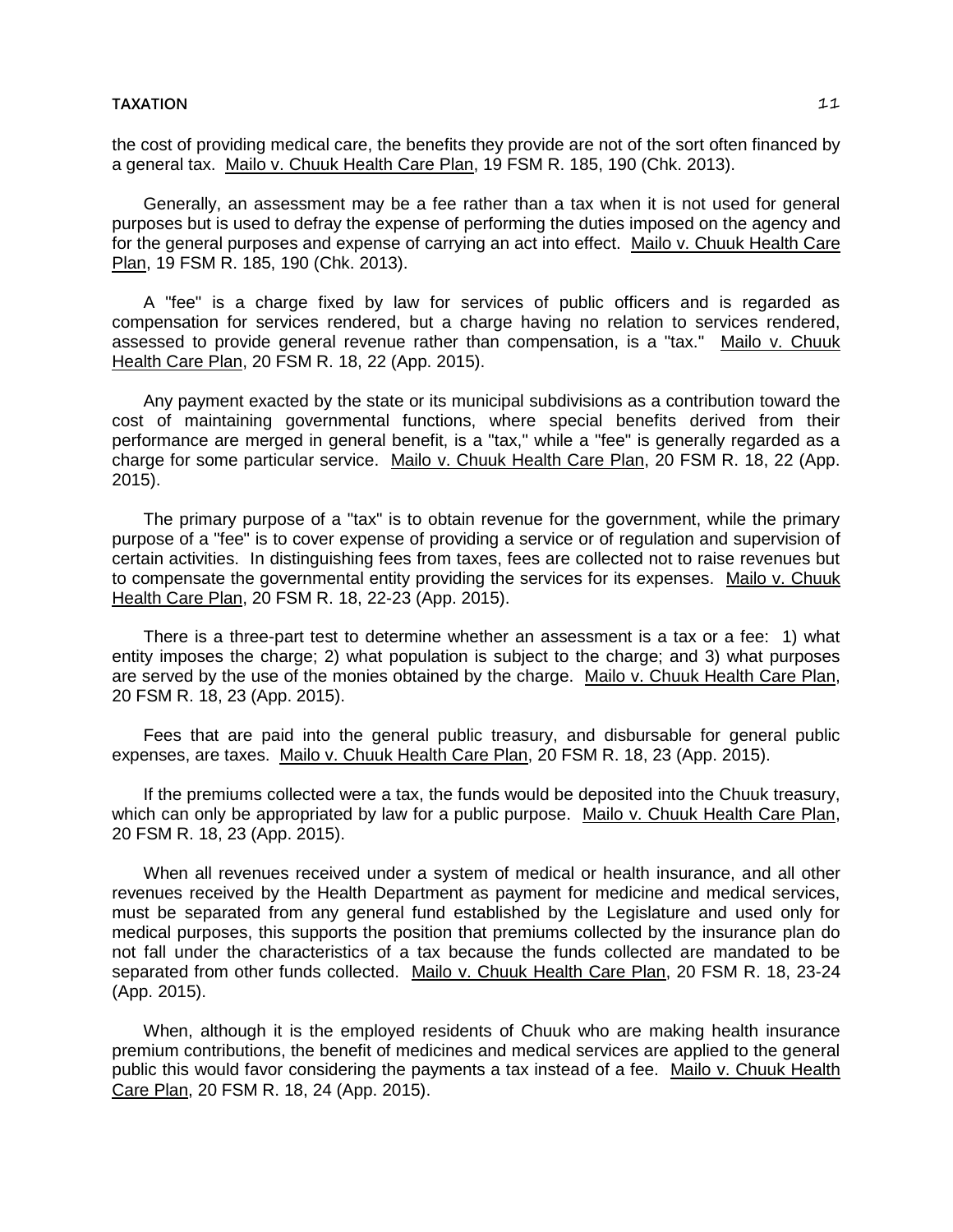Generally, an assessment may be a fee rather than a tax when it is not used for a general purpose but is used to defray the expense of performing the duties imposed on the agency and for the general purpose and expense of carrying an act into effect. Mailo v. Chuuk Health Care Plan, 20 FSM R. 18, 24 (App. 2015).

The statutory scheme grants the national government the authority to determine the amount of tax due and to collect those taxes. Under 54 F.S.M.C. 152(3), the Secretary of Finance's assessment of the tax amount is presumed correct unless and until it is proven incorrect. The statutory scheme also permits a tax levy on the lien created by 54 F.S.M.C. 153. Fuji Enterprises v. Jacob, 20 FSM R. 121, 125-26 (Pon. 2015).

It is not a bank's duty to challenge the tax authorities' assessment of the amount of tax due from a taxpayer depositor. It is the taxpayer's responsibility to dispute any tax assessed that it disagrees with and for the taxpayer to resolve the issue with the FSM tax authorities. It also is not the bank's responsibility to challenge the constitutionality of 54 F.S.M.C. 153 or the FSM's interpretation of that statute. Fuji Enterprises v. Jacob, 20 FSM R. 121, 126 (Pon. 2015).

Usually, notice and an opportunity to be heard is given prior to deprivation, but a government does not need to follow this in the case of taxes. The government must, however, provide a post-deprivation opportunity to challenge the tax and a clear and certain remedy. Fuji Enterprises v. Jacob, 20 FSM R. 121, 126 (Pon. 2015).

Judicial review of an adverse Secretary of Finance decision may be had by an aggrieved taxpayer filing a petition naming the Secretary or his successor in office as the defendant and setting forth assignments of all errors alleged to have been committed by the Secretary in his determination of the tax assessment, the facts relied upon to sustain such assignments of errors, and a prayer for appropriate relief. It will not be dismissed merely because it was labeled a "Complaint" and not called a "Petition" because, regardless of what a party has chosen to call the papers they have filed, those papers are what they are based on their function or the relief they seek, and the court must treat them as such. Fuji Enterprises v. Jacob, 20 FSM R. 279, 280 (Pon. 2015).

When a complaint meets 54 F.S.M.C. 156(1)'s procedural requirements for judicial review of a tax assessment and when the relief that is prayed for is permitted by 6 F.S.M.C. 702(1) (claims for recovery of taxes and penalties) and possibly 6 F.S.M.C. 702(2), (4), and (5) (claims for damages from governmental actions), the court cannot say that it fails to state a claim for which the court can grant relief. Fuji Enterprises v. Jacob, 20 FSM R. 279, 281 (Pon. 2015).

Since 6 F.S.M.C. 702(2) specifically waives the FSM's sovereign immunity for claims for damages, injunction, or mandamus arising out of alleged improper administration of FSM laws, the FSM has waived its sovereign immunity for a suit by a state alleging that the FSM failed to comply with the FSM Constitution's mandate that not less than 50% of the national tax revenues be paid into the treasury of the state where collected. Chuuk v. FSM, 20 FSM R. 373, 375 (Chk. 2016).

Since the national government, and therefore Congress, has no discretion but must remit the first 50% of the national tax collected to the state treasury of the state it was collected in, a dispute about that first 50% would not be a nonjusticiable political question, although a dispute over a percentage higher than 50% would be a nonjusticiable political question textually committed to a discretionary Congressional decision. Chuuk v. FSM, 20 FSM R. 373, 376 (Chk.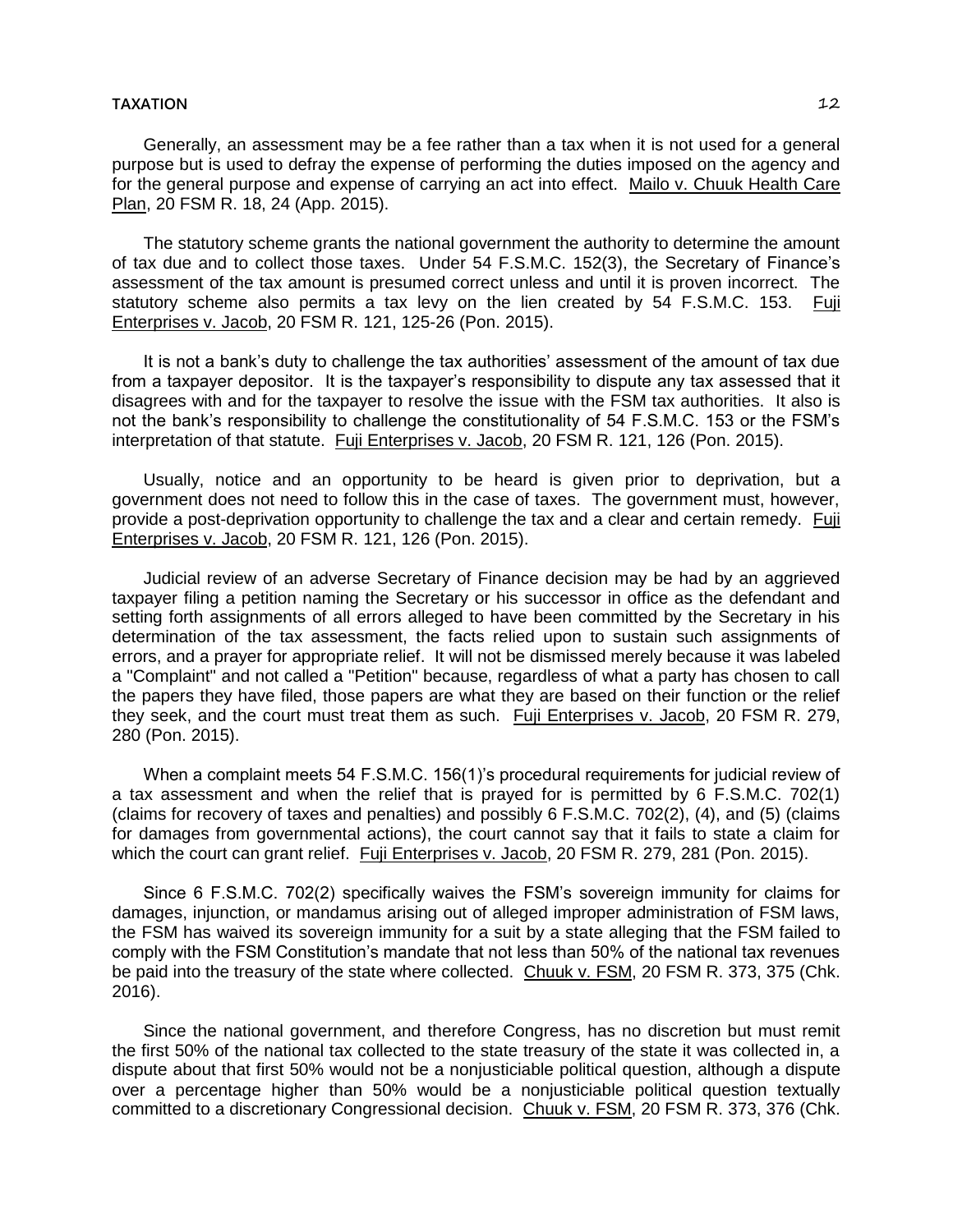# 2016).

Under 54 F.S.M.C. 152(3), the Secretary of Finance's assessment of taxes is presumed correct unless and until it is proven incorrect. Fuji Enterprises v. Jacob, 21 FSM R. 355, 362 (App. 2017).

Title 54, chapter 3, the Corporate Income Tax Act of 2004, is the FSM's tax regime for major corporations, which are defined as those corporations that are not principally engaged in business in the Federated States of Micronesia as a bank, that were formed after January 1, 2005, and whose shareholders' equity or paid in capital is \$1 million or more, or whose control group has a shareholders' equity or paid in capital of \$10 million or more, or that are Title 37 captive insurance companies. These, otherwise foreign, entities incorporate in, and pay income taxes to, the FSM on their world-wide taxable revenue. Chuuk v. FSM, 22 FSM R. 85, 89 (Chk. 2018).

The Constitution expressly grants the FSM national government the power to tax income, and the further provides that not less than 50% of the tax revenues be paid into the treasury of the state where collected. Chuuk v. FSM, 22 FSM R. 85, 90 (Chk. 2018).

The Constitution's framers intended that at least half of all income taxes and import taxes received by the national government would be paid to the states. Chuuk v. FSM, 22 FSM R. 85, 90-91 (Chk. 2018).

The Constitution's framers contemplated and created a system wherein (at least) half of the income tax money received by the national government would go into one or another state treasury. Chuuk v. FSM, 22 FSM R. 85, 91 (Chk. 2018).

The revenue collected under Title 54, chapter 3 is from an income tax. These Title 54, chapter 3 major corporations' income taxes are paid to the FSM national government because these business entities, although they earn their revenue elsewhere in the world, are incorporated in the FSM. Chuuk v. FSM, 22 FSM R. 85, 91 (Chk. 2018).

While the FSM's gross revenue tax (Title 54, chapter 1, subchapter IV) is imposed on the gross income that a business derived, or was presumed to have derived, from sources within the FSM, and not on revenue from sources elsewhere in the world, the major corporations that pay Title 54, chapter 3 income taxes, are generally exempt from the gross revenue tax, 54 F.S.M.C. 323, since they do not conduct business within the FSM, but are subject to taxation on income regardless of the location of the business activity that generated that income. Chuuk v. FSM, 22 FSM R. 85, 91 (Chk. 2018).

The state share of a major corporation's income tax should be paid into state treasury of the state of incorporation and this share is determined after the Micronesia Registrar Advisor has first taken its percentage of the corporate income taxes paid by the major corporations it induced to incorporate in the FSM – the state's 50% share should be calculated from the net amount "collected" by the national government, that is, 50% of the amount of tax levied after the Registration Advisor's percentage is deducted. Chuuk v. FSM, 22 FSM R. 85, 92 (Chk. 2018).

National government revenues derived from constitutional provisions other than its authority to tax income and imports, are not (with one exception) constitutionally subjected to revenuesharing. Chuuk v. FSM, 22 FSM R. 85, 93 (Chk. 2018).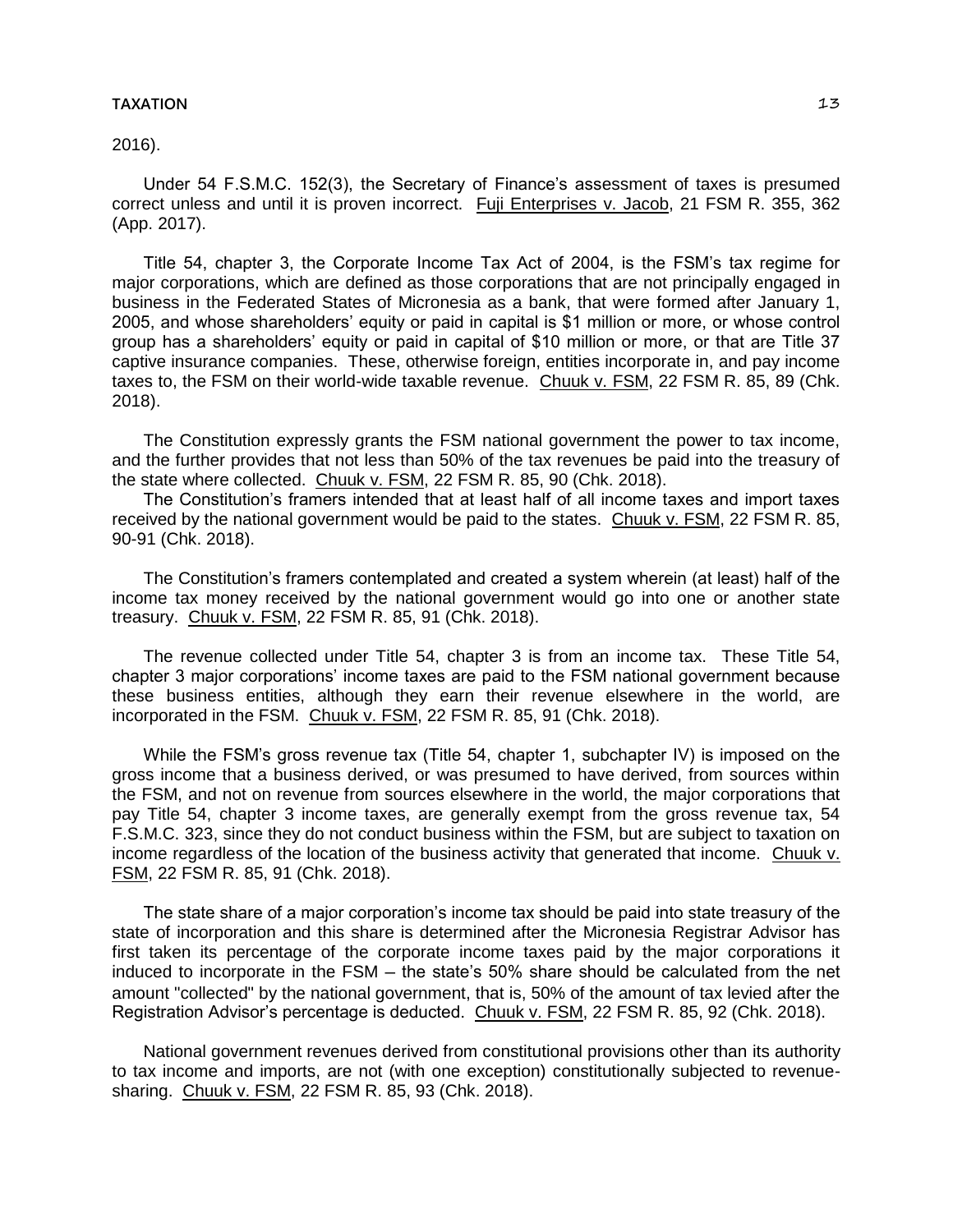Businesses are required by law to maintain both gross revenue and wage and salary information records. FSM Dev. Bank v. Salomon, 22 FSM R. 175, 182 (Pon. 2019).

Department of Finance and Administration personnel cannot be required to produce in any court any matter or thing relating to the income taxes imposed except when it is necessary to do so for the purpose of enforcing the FSM tax laws. FSM Dev. Bank v. Salomon, 22 FSM R. 175, 183 (Pon. 2019).

Wages and salaries do not include any wages and salaries received by an employee, who is not an FSM citizen, while employed by an international organization, foreign contractor, or other foreign entity performing services or otherwise conducting business in furtherance of a foreign aid agreement entered into by the FSM, the terms of which require that such wages and salaries will not be subject to taxation by the FSM government. Basu v. Amor, 22 FSM R. 557, 565 (Pon. 2020).

Generally, an employer is required to withhold the wages and salaries tax from its employees' pay, and the penalties and interest imposed for the failure to withhold the wages and salaries tax from an employee's pay are imposed upon the employer, not the taxpayer. Basu v. Amor, 22 FSM R. 557, 567 (Pon. 2020).

# ─ Constitutionality

State excise tax which levies tax at the port of entry on items imported into a state and which must be paid prior to release of those items from the port of entry, is an import tax within the meaning of FSM Constitution article IX, section 2(d). Wainit v. Truk (II), 2 FSM R. 86, 87 (Truk 1985).

The tax on gross revenues falls squarely within the constitutional authorization given to Congress by article IX, section 2(e) to tax income. Ponape Federation of Coop. Ass'ns v. FSM, 2 FSM R. 124, 126 (Pon. 1985).

That Congress may tax "gross income" is plainly and unmistakably provided for in the words of article IX, section 2(e) of the Constitution. Ponape Federation of Coop. Ass'ns v. FSM, 2 FSM R. 124, 127 (Pon. 1985).

The national power to impose taxes based on imports is exclusive, and not shared by the states. Innocenti v. Wainit, 2 FSM R. 173, 182 (App. 1986).

Taxes imposed on goods because of their entry into a port of entry of the State of Truk, levied at the port of entry in amounts based upon the quality or value of imported goods, and which must be paid to the Division of Revenue prior to release of the items from the port of entry, are taxes based on imports. Such a tax represents an effort to exercise powers expressly delegated to the national government, is beyond the powers of the state, and is null and void. Innocenti v. Wainit, 2 FSM R. 173, 183-84 (App. 1986).

Although retroactive application of a decision holding a state tax unconstitutional would impose hardship upon a state, where funds collected under the tax have already been committed, such a result is not inequitable where the state legislature pushed on with the tax act despite the strong resistance of business people to the tax in the form of a petition and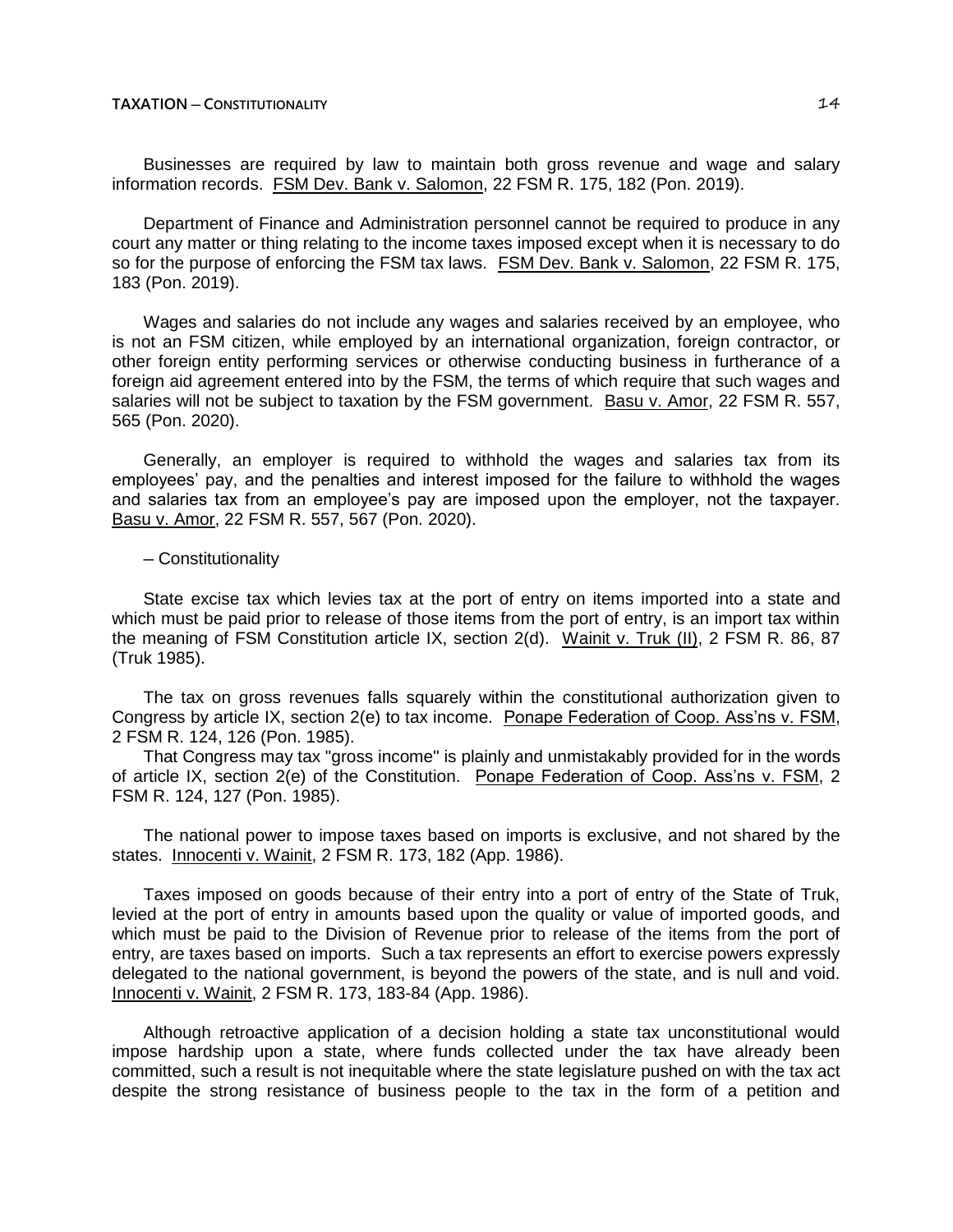establishment of an escrow account to hold contested payments, and a veto message by the governor of the state, and there is no evidence that the legislature seriously considered the constitutionality of the legislation. Innocenti v. Wainit, 2 FSM R. 173, 186 (App. 1986).

Taxation of gross revenue of business at different amounts and rates depending upon the amount of each business's annual gross revenue is rationally related to the legitimate legislative purposes of requiring businesses who receive less to pay lower tax and of administrative simplicity and therefore does not violate the due process or equal protection provisions of the FSM Constitution. Afituk v. FSM, 2 FSM R. 260, 263 (Truk 1986).

The power granted to Congress by FSM Constitution article IX, section 2(e) "to impose taxes on income" includes the power to tax gross revenue. Afituk v. FSM, 2 FSM R. 260, 264 (Truk 1986).

There is no evidence in the journal of the Constitutional Convention that the phrase "to impose taxes on income" in FSM Constitution, article IX, section 2(e) was derived from the sixteenth amendment of the United States Constitution which permits the United States Congress to "lay and collect taxes on income" so in determining the meaning of the Federated States of Micronesia constitutional provision, no particular weight should be given to the United States cases. Afituk v. FSM, 2 FSM R. 260, 264 (Truk 1986).

A state excise tax imposed on imports is unconstitutional, regardless of the manner of tax payment. Gimnang v. Yap, 4 FSM R. 212, 215 (Yap 1990).

When the record is barren of any relationship between the license fee imposed and the business regulation or licensing objectives and the fee is exacted for the sole purpose of granting a business permission to do business and possesses no attributes of a licensing statute, a municipality's power and authority to impose tax on the income of a business are foreclosed. Bruton v. Moen, 5 FSM R. 9, 12 (Chk. 1991).

The power of the national government under article IX, section 2(e) of the Constitution, "to impose taxes on income," is an exclusive national power that may not be exercised by the states. Youngstrom v. Kosrae, 5 FSM R. 73, 74 (Kos. 1991).

The Kosrae transaction tax of KC 9.301 is a selective tax rather than an income tax and is not an encroachment upon the national government's exclusive power to tax income. Youngstrom v. Kosrae, 5 FSM R. 73, 76 (Kos. 1991).

A municipal license fee ordinance which separately defines banking and insurance businesses and specifically imposes a different rate upon those businesses than would be imposed upon other kinds of businesses on its face appears to be an effort to regulate banking and insurance and is unconstitutional and void. Actouka v. Kolonia Town, 5 FSM R. 121, 122 (Pon. 1991).

The national government has the exclusive power to tax income and imports. The power to levy other taxes, unless specifically barred by the Constitution, is an exclusive state power. Sigrah v. Kosrae, 6 FSM R. 168, 169-70 (App. 1993).

A transaction tax oriented toward individual transactions and not total income, and only triggered by the transactions it covers, even though paid by the vendor, is analogous to a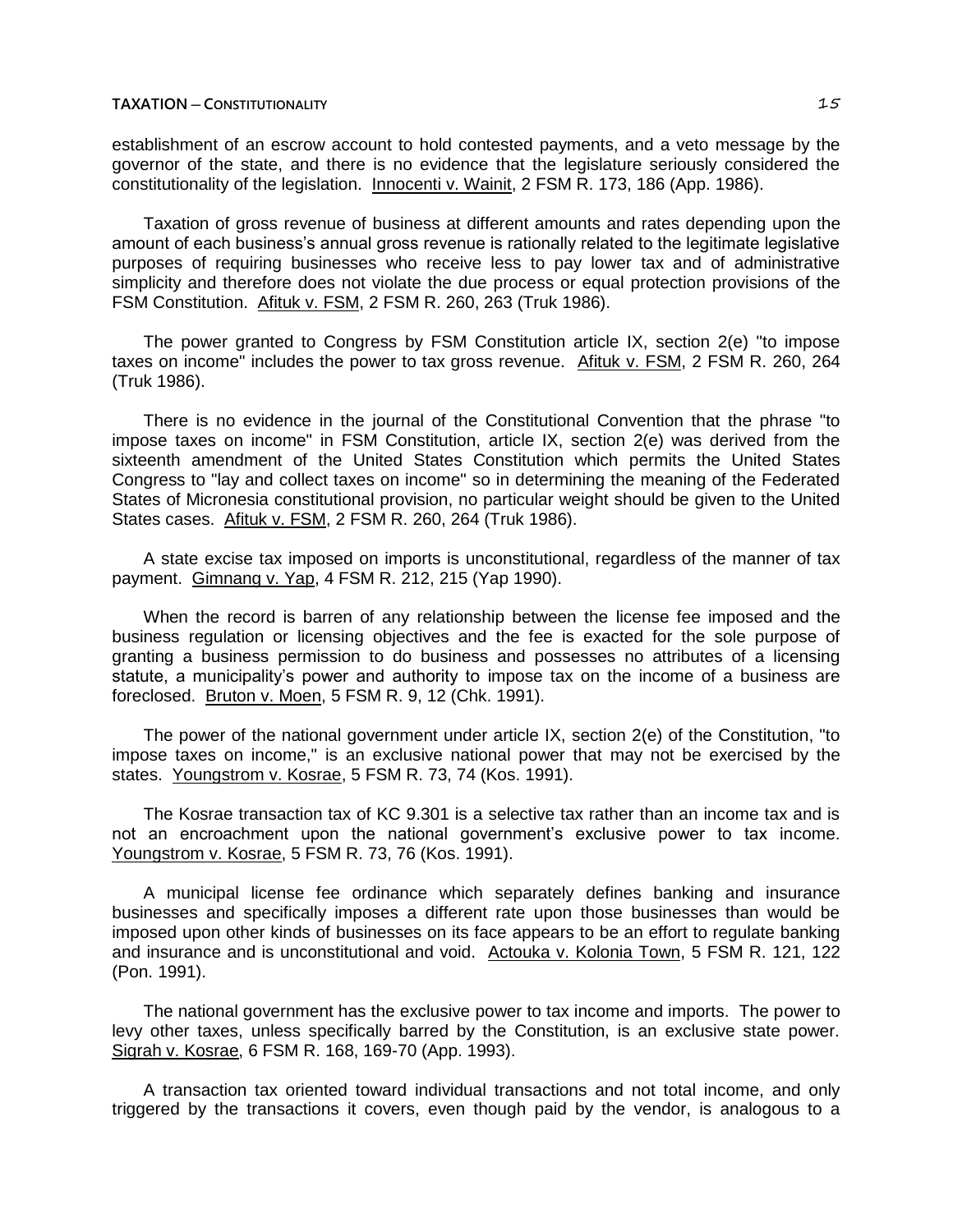selective sales tax and is not an unconstitutional encroachment on the national government's exclusive power to tax income. Sigrah v. Kosrae, 6 FSM R. 168, 170 (App. 1993).

A Chuuk state tax on a lessor or landowner who rents or leases land, building or housing unit, for residential, or office space, or other use is not an unconstitutional encroachment on the national government's exclusive power to tax income. Truk Continental Hotel, Inc. v. Chuuk, 6 FSM R. 310, 311 (Chk. 1994).

The Constitution prohibits state and local governments from imposing taxes which restrict interstate commerce. Stinnett v. Weno, 6 FSM R. 312, 313 (Chk. 1994).

Since, given the social and geographic configuration of the State of Chuuk and the structure of the transportation services available, a travel agency would necessarily be essentially interstate commerce, a tax aimed solely at a travel agency restricts or is restrictive of interstate commerce and therefore may not be levied by a state or local government. Stinnett v. Weno, 6 FSM R. 312, 313-14 (Chk. 1994).

Only the national government may constitutionally tax income. The states' taxing power does not include the power to tax income. Truk Continental Hotel, Inc. v. Chuuk, 7 FSM R. 117, 119 (App. 1995).

If a state wishes to obtain funding from a consumption tax, it can avoid a constitutional confrontation by making the taxable incident the sale or rental transaction, and by expressing the requirement that the tax be paid by the consumer. Therefore a state tax on the gross rental receipts of a landlord is an unconstitutional tax on income. Truk Continental Hotel, Inc. v. Chuuk, 7 FSM R. 117, 120 (App. 1995).

The general grant of the taxing power to the state, which allows taxing power to be delegated to the municipalities, is not an exclusive grant preventing municipalities from levying taxes. Wainit v. Weno, 7 FSM R. 121, 123 (Chk. S. Ct. Tr. 1995).

A municipality in Chuuk has the power to tax so long as the state has not preempted the area. Wainit v. Weno, 7 FSM R. 121, 123 (Chk. S. Ct. Tr. 1995).

The power to tax is vested in the state which may delegate certain taxing powers to a municipality. Without such delegation a municipality has no power to tax. Stinnett v. Weno, 7 FSM R. 560, 561 (Chk. 1996).

A municipal ordinance levying taxes did not continue in effect after the effective date of the Chuuk Constitution because it is inconsistent with that Constitution. Stinnett v. Weno, 7 FSM R. 560, 562 (Chk. 1996).

A litigant may seek a declaratory judgment without first exhausting its administrative remedies where the jurisdiction of the taxing authorities is challenged on the ground that the statute is unconstitutional or that the statute by its own terms does not apply in a given case. Dorval Tankship Pty, Ltd. v. Department of Finance, 8 FSM R. 111, 115 (Chk. 1997).

The language, "and may delegate certain taxing powers to the municipal governments by statute," contemplates that municipal governments are invested with the power to tax only insofar as they receive that power from the state government. Without express delegation to a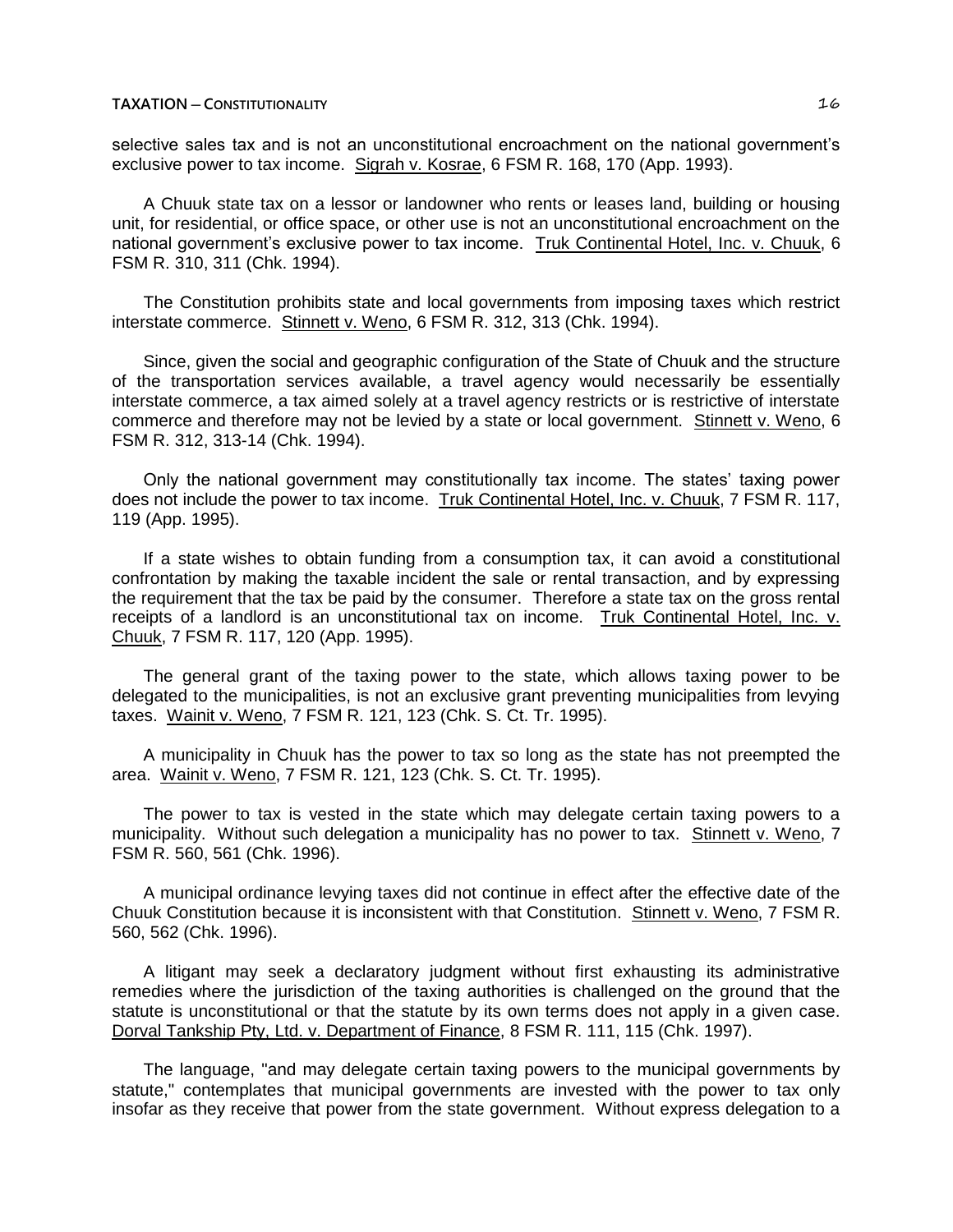municipality of the authority to tax, the municipality lacked this power. Weno v. Stinnett, 9 FSM R. 200, 207 (App. 1999).

The Chuuk Constitution provides for the creation of the state taxing power and its delegation, as the state government may elect, to the municipal governments. Article XIII, section 1 of the Chuuk Constitution provides that the two levels of government are state and municipal. As between these two levels of government the one holding the right to delegate is superior. Weno v. Stinnett, 9 FSM R. 200, 207 (App. 1999).

Because the express provision for delegation of the taxing authority is inconsistent with the notion that municipalities already had this power, in the absence of specific legislative action authorizing a municipality to impose taxes, the municipality does not have the authority to impose business license fees. Weno v. Stinnett, 9 FSM R. 200, 207 (App. 1999).

When the Chuuk Constitution says the state "may delegate certain taxing powers to the municipal governments by statute," it is plain that "certain" in this context means nothing more, and nothing less, than that the state government may delegate such of its taxing powers as it sees fit – the point is that the option is the state government's. Weno v. Stinnett, 9 FSM R. 200, 207 (App. 1999).

The only conclusion to be fairly drawn from the deletion of a sentence giving the municipal governments the exclusive power to levy head taxes and business license fees from the proposal as adopted is that the Chuuk Constitution's framers did not intend that the municipal governments should have the power to levy head taxes and business license fees. Weno v. Stinnett, 9 FSM R. 200, 208 (App. 1999).

Because a man who denies the legality of a tax should have a clear and certain remedy, justice may require that he should be at liberty to pay promptly and bring suit on his side. Weno v. Stinnett, 9 FSM R. 200, 212 (App. 1999).

The filing of a suit to contest the legality of a tax, which the trial court found to be the plaintiffs' only remedy, obviates the need for demonstrating duress and notice of protest, as required by the common law, for payments made after suit is instigated. The filing of suit is protest of the most emphatic sort, and allowing a claim for recovery for payments made thereafter without regard to duress recognizes the "implied duress" under which contested taxes are paid. Weno v. Stinnett, 9 FSM R. 200, 212 (App. 1999).

Duress and protest need not be shown to state a claim for recovery of tax payments extracted under an unconstitutional enactment when the plaintiffs seek refund of payments made after instigation of suit in a court having jurisdiction over the parties, and when such a lawsuit is the plaintiff's only remedy. Weno v. Stinnett, 9 FSM R. 200, 212 (App. 1999).

The taxing authority, if it opts not to provide predeprivation process, must by way of postdeprivation process provide a clear and certain remedy for any erroneous or unlawful tax collection to ensure that the opportunity to contest the tax is a meaningful one. A clear and certain remedy is one designed to render the opportunity to challenge a tax meaningful by preventing any permanent unlawful deprivation of property. Weno v. Stinnett, 9 FSM R. 200, 213 (App. 1999).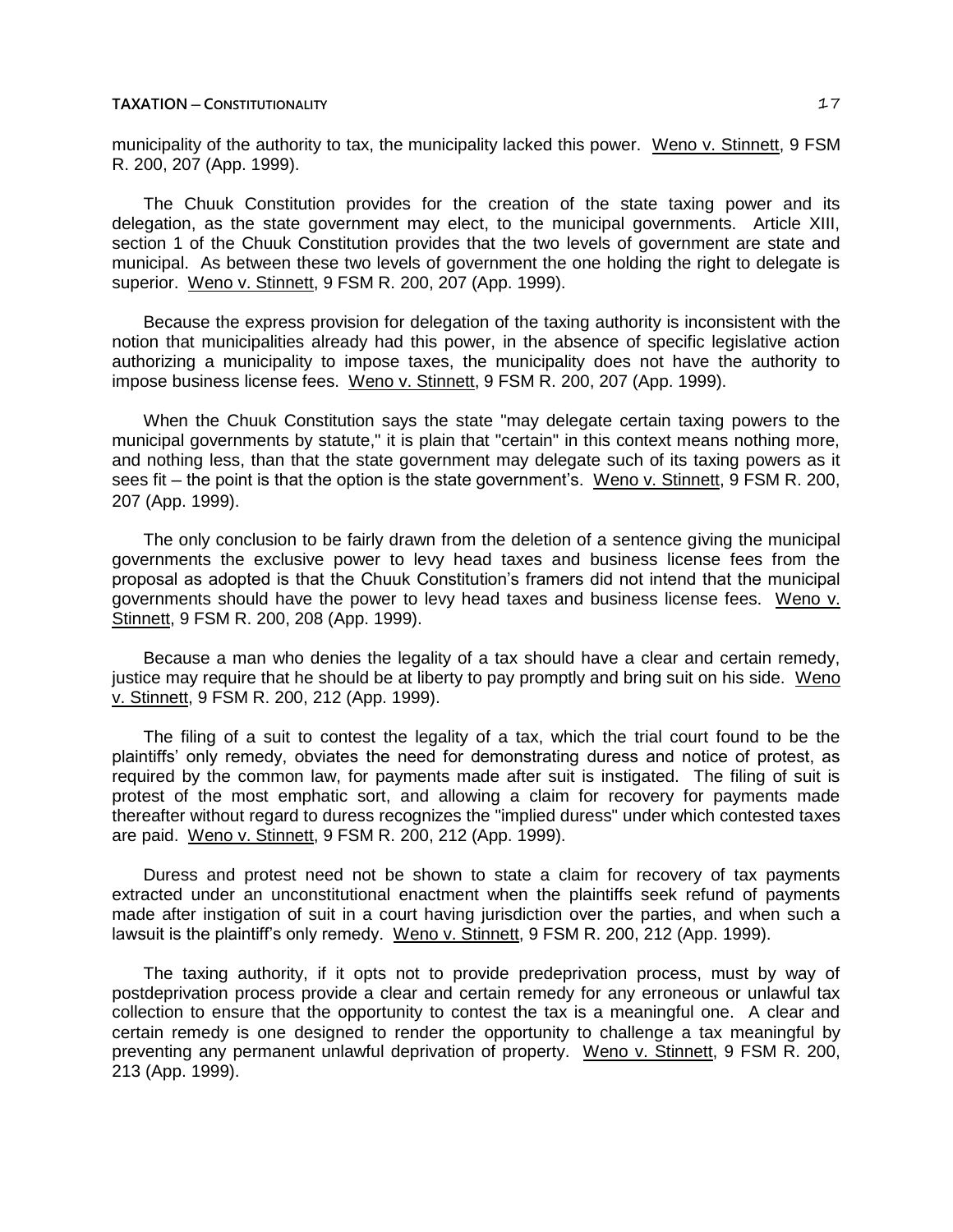When deciding the question of retroactivity of a decision declaring a tax unconstitutional, a court considers three factors: 1) whether a decision enunciates a new and unanticipated principle; 2) whether retroactive application to this case would promote implementation of the rule at issue, taking into consideration the rule's history; and 3) the equities of the case as they are associated with retroactive application. Weno v. Stinnett, 9 FSM R. 200, 214 (App. 1999).

Because the Chuuk Constitution is clear that only the state government has the power to tax, it cannot be said that such a resolution could not be predicted. Weno v. Stinnett, 9 FSM R. 200, 214 (App. 1999).

To permit taxes to be retained that were extracted under an unconstitutional statute would have the effect of prolonging the viability of an ordinance that runs afoul of the Chuuk Constitution, at the expense of establishing the correct rule. The better course is to permit recovery of the taxes. Weno v. Stinnett, 9 FSM R. 200, 214 (App. 1999).

When litigation over the constitutionality of a municipality's taxes was pending for five years, the municipality was put on notice early on that the taxes collected under the ordinances were subject to a claim for refund, and nothing prevented the municipality from planning for this eventuality. Having failed to do so, it cannot now claim hardship. Weno v. Stinnett, 9 FSM R. 200, 214 (App. 1999).

A state use tax is a tax on imports which impermissibly interferes with interstate commerce such that the use tax is in violation of the FSM Constitution, FSM Const. art. IX, §§ 2(d), 2(g); FSM Const. art. VIII, § 3. FSM Telecomm. Corp. v. Department of Treasury, 9 FSM R. 292, 294 (Pon. 1999).

For tax purposes, Telecom is deemed to be part of the national government and is exempt from any and all state tax liability because it functions are so closely intertwined with the national government that it is appropriate to view it as a national government agency for the purpose of taxation and because, although the FSM Constitution does not specifically delegate the power to establish a telecommunications network to the national government, the circumstances presently existing in the FSM support a conclusion that such a power is of an indisputably national character beyond the control of any state. FSM Telecomm. Corp. v. Department of Treasury, 9 FSM R. 380, 384 (Pon. 2000).

Because the FSM Constitution expressly delegates to Congress the power to regulate interstate commerce and because the existence, availability and quality of telecommunication services in the FSM clearly impacts on interstate commerce, the FSM government is constitutionally authorized to establish the FSM Telecommunications Corporation and may similarly exempt it from taxes or assessments. FSM Telecomm. Corp. v. Department of Treasury, 9 FSM R. 380, 384 (Pon. 2000).

A state "use tax" that instead of collecting the tax at the port in order to release the goods, requires the taxpayer to fill out a form prior to release of the goods after which collection of the assessment is deferred for sixty days, is, despite its name, a tax on imports and an unauthorized action to usurp the national government's exclusive power to impose taxes, duties, and tariffs based on imports. FSM Telecomm. Corp. v. Department of Treasury, 9 FSM R. 380, 386 (Pon. 2000).

A state "use tax" calculated on the value of items brought into the state plus the cost of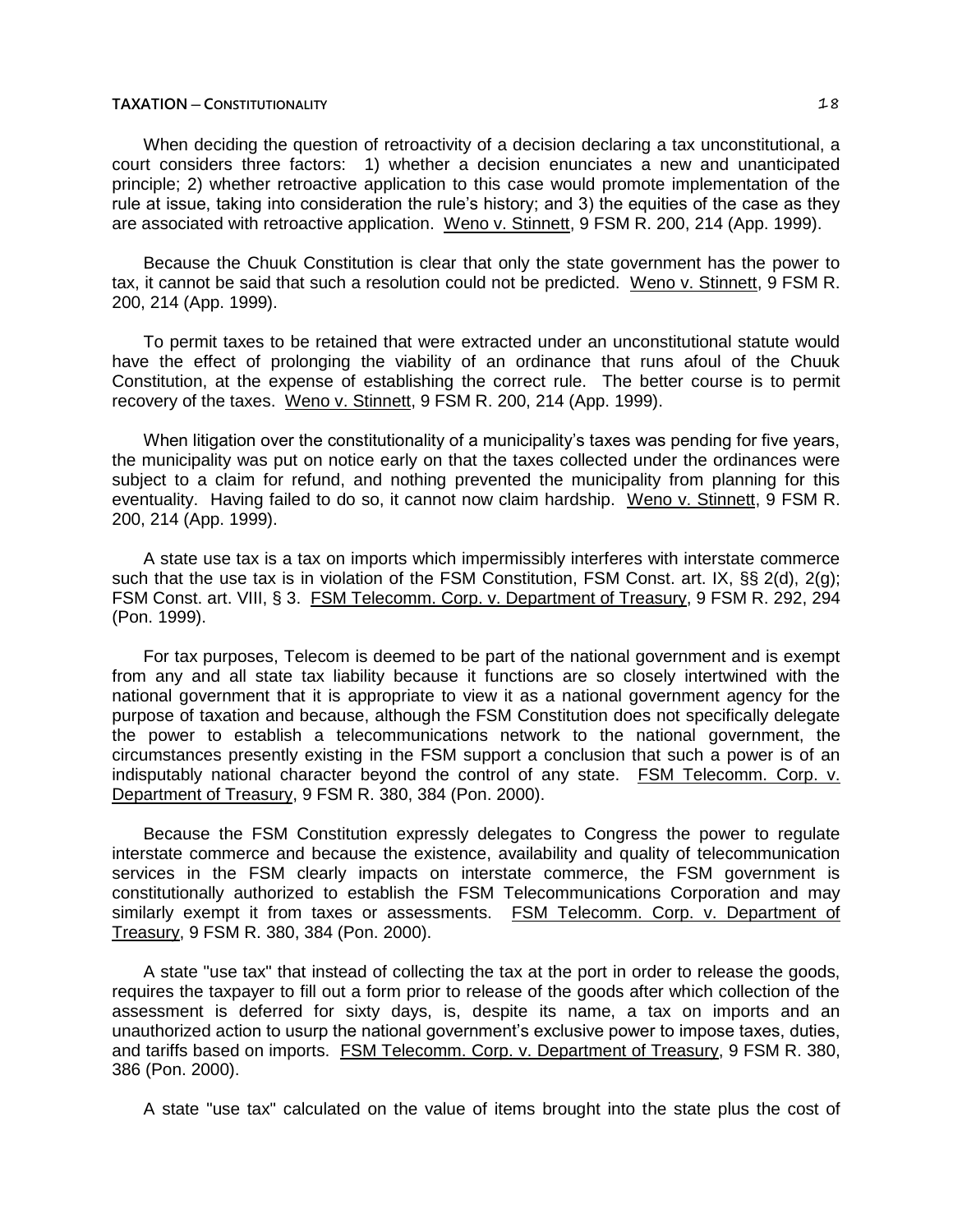shipping, handling, insurance, labor or service cost, transportation charges or any expenses whatsoever, has nothing to do with benefits provided by the state associated with the use of the item and cannot be justified as having a substantial nexus with the state. It only serves as an unauthorized burden on interstate commerce. FSM Telecomm. Corp. v. Department of Treasury, 9 FSM R. 380, 386 (Pon. 2000).

Imposing taxes, duties, and tariffs based on imports is a power expressly delegated to Congress. Department of Treasury v. FSM Telecomm. Corp., 9 FSM R. 575, 579 (App. 2000).

When "commencement of use or consumption" equals importation as it applies to the nonexempt merchandise subject to a use tax, any semantic distinction resulting from making the tax payable upon "commencement of use or consumption" does not render it any less a tax on imports because the name given a tax by a taxing authority is not controlling and because extending the time for payment to 60 days after importation does not change the nature of the tax. The Pohnpei use tax violates the constitutional reservation to Congress of the power to tax imports. Department of Treasury v. FSM Telecomm. Corp., 9 FSM R. 575, 581 (App. 2000).

As to interstate commerce, Article VIII, section 3 contains the negative counterpart to Article IX, section 2(g)'s positive grant of power by prohibiting state and local governments from imposing taxes which restrict interstate commerce. Department of Treasury v. FSM Telecomm. Corp., 9 FSM R. 575, 582 (App. 2000).

Since the event triggering the Pohnpei use tax is the unqualified "use or consumption" in Pohnpei of nonexempt goods, the statute applies to goods brought into Pohnpei from Yap, Chuuk, and Kosrae, as well as from locations outside the FSM. It is thus clear that the statute directly regulates or restricts interstate commerce in the same way it does imports. Department of Treasury v. FSM Telecomm. Corp., 9 FSM R. 575, 582 (App. 2000).

As to goods making their way from any of the other three states into Pohnpei, the direct nexus between the simultaneous arrival of the goods and imposition of the Pohnpei use tax points to direct regulation of interstate commerce. Department of Treasury v. FSM Telecomm. Corp., 9 FSM R. 575, 582 (App. 2000).

Even assuming that the Pohnpei use tax apportionment clause could be interpreted to remedy concerns about discrimination against interstate commerce, the fact remains that the use tax is indissolubly linked to the event of importation, and no semantic calisthenics liberate the tax from this inherent defect. Department of Treasury v. FSM Telecomm. Corp., 9 FSM R. 575, 583 (App. 2000).

A state tax that is unconstitutional as an import tax, if applied to interstate commerce, is also restrictive of interstate commerce. The Constitution does not permit a state to erect tax barriers to the free movement of goods among the states. Department of Treasury v. FSM Telecomm. Corp., 9 FSM R. 575, 583 (App. 2000).

A state use tax that is a tax on imports in violation of Article IX, section 2(d); and that regulates and restricts interstate commerce in violation of Article IX, Section 2(g), and Article VIII, section 3, respectively of the FSM Constitution contravenes the Constitution. Department of Treasury v. FSM Telecomm. Corp., 9 FSM R. 575, 583 (App. 2000).

A state alcoholic beverage possession tax for which liability is triggered by the act of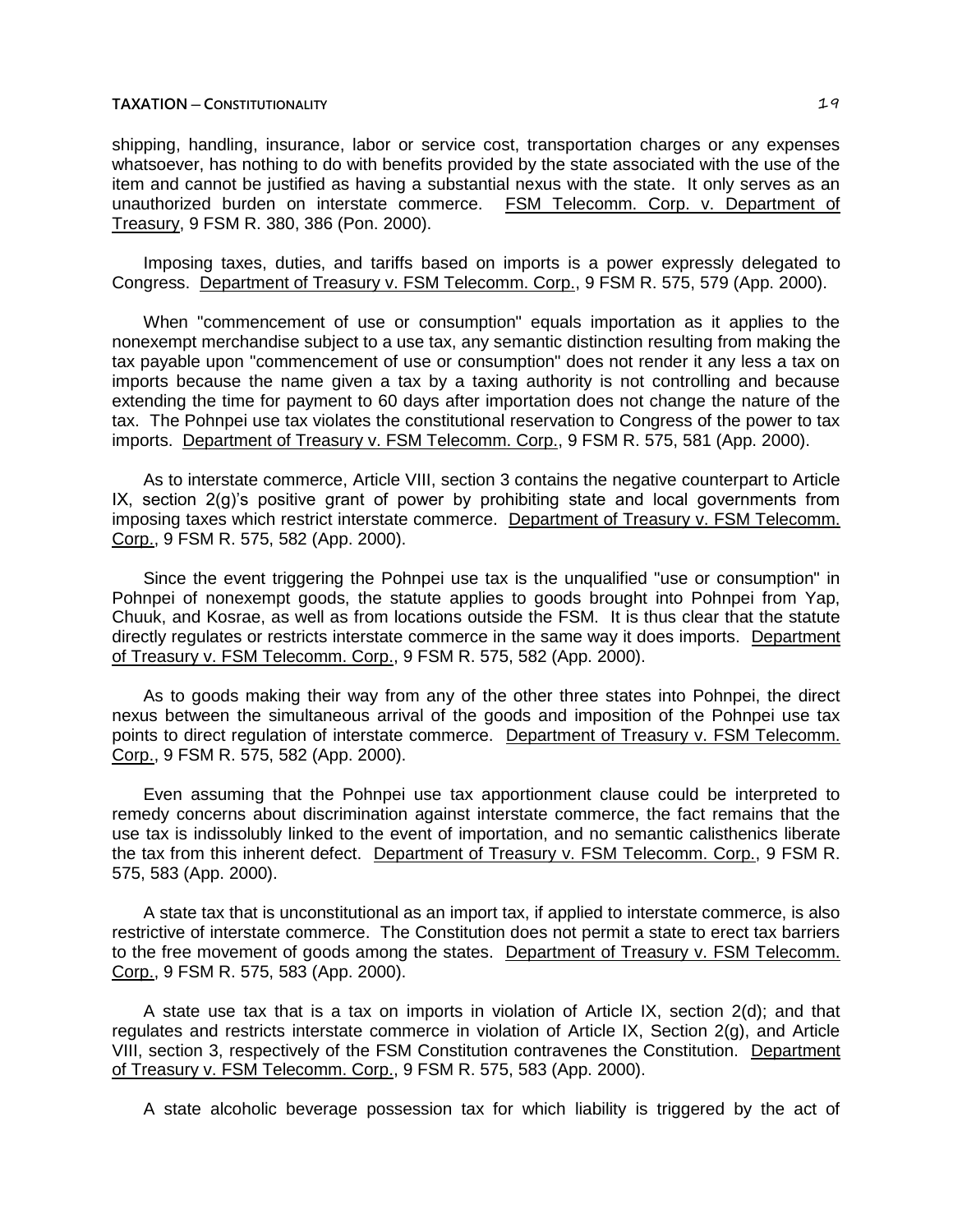importation although actual payment may be delayed five days, is an import tax, and as such unconstitutional. MGM Import-Export Co. v. Chuuk, 10 FSM R. 42, 44 (Chk. 2001).

The Chuuk Constitution bans taxes on real property. In re Engichy, 12 FSM R. 58, 69 n.6 (Chk. 2003).

When Continental has alleged a sufficient stake in the action's outcome and is threatened not only with substantial costs if it complies but also with civil and criminal penalties if it does not and these threatened injuries are all traceable to the Chuuk service tax and would be addressed by a favorable decision, it may therefore challenge the legal requirement that it collect the tax (and remit it to the State) even if technically, only the statutorily defined taxpayer has the legal ability to challenge the tax's validity. Continental Micronesia, Inc. v. Chuuk, 17 FSM R. 152, 159 (Chk. 2010).

When Chuuk made the taxable incident the purchase of a plane ticket or of freight service and made the tax payable by the purchaser, it avoided one constitutional confrontation  $-$  the service tax is not an income tax since the service tax is a tax on the buyer, not the seller. Continental Micronesia, Inc. v. Chuuk, 17 FSM R. 152, 160 (Chk. 2010).

A service tax on plane passengers does not have only an incidental effect on foreign commerce; its only effect is on foreign commerce. A tax on shipping cargo or freight affects only foreign commerce or interstate commerce since the airline does not fly to anywhere in Chuuk except Weno. Since state and local governments are prohibited from imposing taxes which restrict interstate commerce, to the extent that the tax is imposed on freight or cargo shipped from Chuuk to other FSM states, would appear to be specifically barred by the Constitution and to the extent it is imposed on cargo or freight shipped elsewhere, it would be regulation of foreign commerce — in effect, an export tax. Continental Micronesia, Inc. v. Chuuk, 17 FSM R. 152, 160 (Chk. 2010).

When the FSM Supreme Court appellate division has held that if a state wishes to obtain funding from a consumption tax, it can avoid a constitutional confrontation by making the taxable incident the sale or rental transaction, and by expressing the requirement that the tax be paid by the consumer and when the Chuuk service tax makes the taxable incident the purchase of a plane ticket or the purchase of freight service and expresses the requirement that the tax be paid by the purchaser, the Chuuk service tax, as applied to Continental, is not an unconstitutional income tax. Continental Micronesia, Inc. v. Chuuk, 17 FSM R. 526, 531 (Chk. 2011).

The Chuuk service tax on plane passengers does not have only an incidental effect on foreign commerce. Its main effect (and its sole intended effect) is on foreign commerce. By its terms, it is to be imposed only on those passengers whose "final destination" would be "outside of the FSM." The Chuuk service tax on outgoing paying airline passengers is thus an unconstitutional regulation of foreign commerce. Continental Micronesia, Inc. v. Chuuk, 17 FSM R. 526, 531-32 (Chk. 2011).

The tax on shipping air cargo or air freight on Continental affects only foreign commerce or interstate commerce, and since state governments are prohibited from imposing taxes which restrict interstate commerce, to the extent that it is imposed on freight or cargo shipped from Chuuk to other FSM states, the Chuuk service tax would be specifically barred by the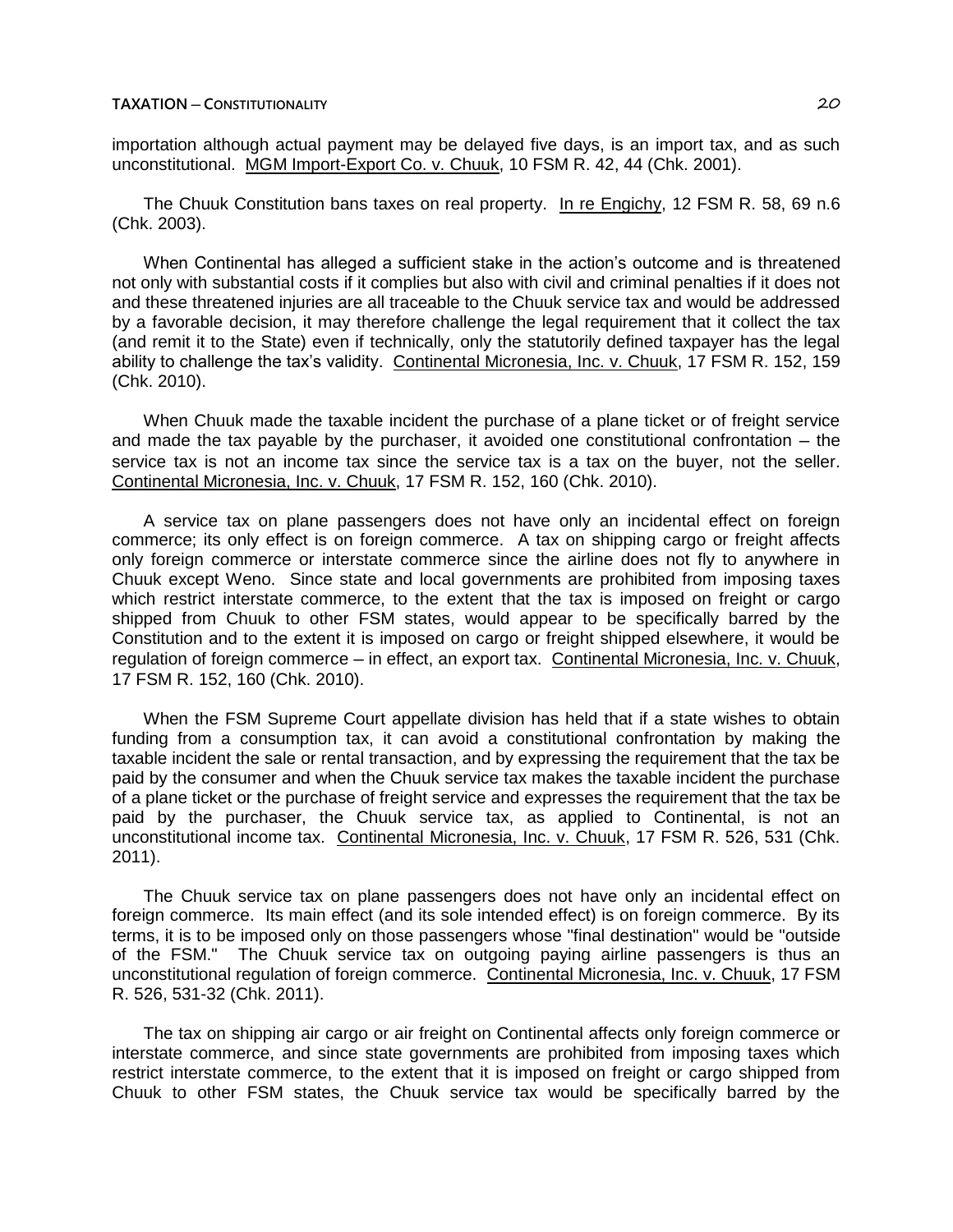Constitution, and to the extent the tax is imposed on cargo or freight shipped elsewhere, it would be regulation of foreign commerce  $-$  an export regulation and tax. Continental Micronesia, Inc. v. Chuuk, 17 FSM R. 526, 533 (Chk. 2011).

Even if the Chuuk service taxes on air passenger tickets and courier services were not unconstitutional taxes, they would still be invalid when the regulatory enforcement and interpretation of the service tax statute exceeded or limited that statute's reach. Continental Micronesia, Inc. v. Chuuk, 17 FSM R. 526, 533 (Chk. 2011).

Even if Pohnpei cannot assess a first commercial sale tax against a business and that business benefits from the business environment which the State of Pohnpei has provided, Pohnpei may recoup the costs of providing infrastructure and business environment through the gross revenue tax. Genesis Pharmacy v. Department of Treasury & Admin., 18 FSM R. 27, 32 (Pon. 2011).

Since the term "within the state" in the Pohnpei tax statute modifies the term "sold commercially," the tax would attach only to those sales that are completed within the state. Under such an interpretation the tax would attach only to in-state commercial transactions and the impact on interstate commerce would be minimal and the statute therefore constitutional. Genesis Pharmacy v. Department of Treasury & Admin., 18 FSM R. 27, 33 (Pon. 2011).

Because sales taxes paid to Nett under protest depend on the validity of the Pohnpei state tax, Nett and Pohnpei are, jointly and severally, liable for the amount paid to Nett under protest, plus statutory interest. Genesis Pharmacy v. Department of Treasury & Admin., 18 FSM R. 27, 34 (Pon. 2011).

Generally, the court avoids unnecessary constitutional adjudication. Thus, when the court has resolved the underlying administrative appeal without the need to address the constitutionality of Pohnpei's tax statute, any declaratory relief as to the tax statute's constitutionality would be inappropriate. Genesis Pharmacy v. Department of Treasury & Admin., 18 FSM R. 27, 35 (Pon. 2011).

A tax computed as a percentage of any form of income is a tax on that income. Only the national government can impose a tax on income. A state cannot impose a tax on income. Mailo v. Chuuk Health Care Plan, 18 FSM R. 501, 506 (Chk. 2013).

When the State Tax Act provides that no person shall have a right of action to challenge the validity of any tax levied by the Act unless that person first pays to the state the tax in question, under protest, and when the state has seized by tax levy \$2,931.29, and the state rightly considers that seizure to be a partial payment under protest, the court, without having to analyze it further, unquestionably has jurisdiction over a challenge to the cigarette tax because a cigarette tax payment was made under protest. Harper v. Chuuk State Dep't of Admin. Servs., 19 FSM R. 152 (Chk. 2013).

Only the national government can impose taxes on imports and no state may impose taxes that restrict interstate commerce. Harper v. Chuuk State Dep't of Admin. Servs., 19 FSM R. 147, 153 (Chk. 2013).

Since imported cigarettes are not taxable unless sold (or presumed sold) and may be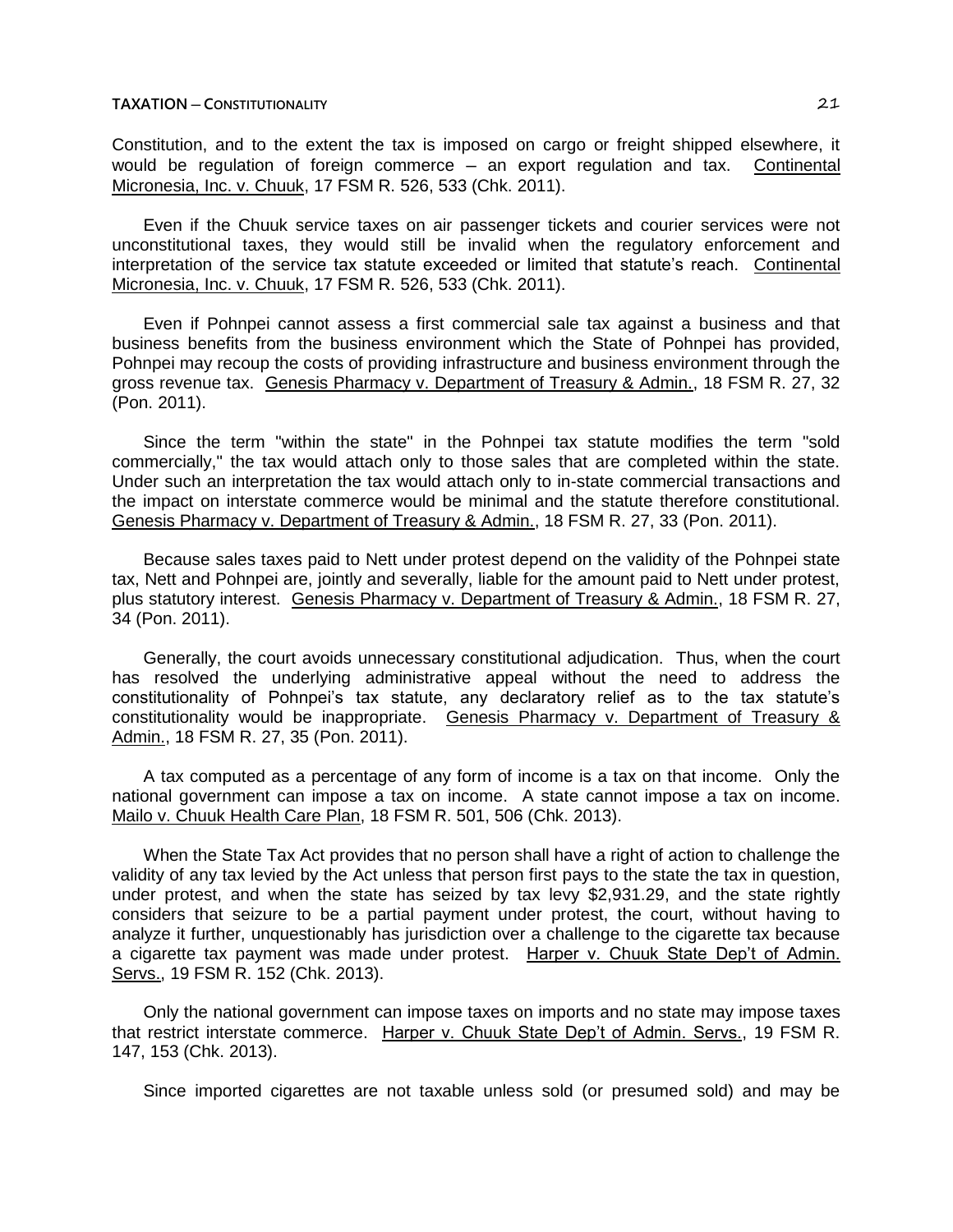nontaxable if not, the Chuuk cigarette tax appears to be a sales tax and not an import tax because the taxable event is their sale not their importation. Harper v. Chuuk State Dep't of Admin. Servs., 19 FSM R. 147, 154 (Chk. 2013).

If the Chuuk cigarette tax is imposed on the buyer (customer) and collected by the seller from the buyer for remittance to the state, then the tax statute was carefully crafted to avoid constitutional infirmity. The hallmark of a constitutionally sound state sales tax is that the sale is the taxable incident and the tax is paid by the buyer  $-$  the customer or consumer  $-$  and not the seller; otherwise it is an unconstitutional income tax. Harper v. Chuuk State Dep't of Admin. Servs., 19 FSM R. 147, 154 (Chk. 2013).

Since the Chuuk health care premium assessments are used for the care of the ill and injured and for the general purpose and expense of carrying the Chuuk Health Care Plan Act into effect and since, weighing all the attributes of the Plan's current assessment of Chuuk health care premiums and looking at the totality of the circumstances, the Plan's payroll assessment, even though calculated as a percentage of wages and salaries, is a fee and not a tax. Mailo v. Chuuk Health Care Plan, 19 FSM R. 185, 190 (Chk. 2013).

When the purpose of the collected funds is specifically for health and medical services and the Chuuk Legislature cannot appropriate the funds collected as premiums and use those funds for other public purposes and when, although the medical services are applied to the general public, the insurance premiums collected are not a tax and thus the method used to calculate premiums is not an unconstitutional tax on income. Mailo v. Chuuk Health Care Plan, 20 FSM R. 18, 24 (App. 2015).

Taxing income and taxing imports are both powers reserved exclusively to the national government, and therefore forbidden to municipal governments. Isamu Nakasone Store v. David, 20 FSM R. 53, 57 (Pon. 2015).

When a hotel owner with 10 rooms pays the same \$50 business license fee annually regardless of how much or how little income is derived from that hotel; when a hotel owner with 31 rooms pays the same \$300 regardless of how much or how little income those 31 rooms actually generate; and when, if the owner of a 31-room hotel adds five more rooms and generates even more income, the owner would still pay only \$300 annually for a business license, the license fees, even though those license fees are actually taxes, are not taxes on income. Isamu Nakasone Store v. David, 20 FSM R. 53, 57 (Pon. 2015).

A municipal "road service" fee is not a tax on imports since it does not vary based on the amount or value of the goods brought into the municipality and since it does it vary based on the origin of those goods. It is a flat annual fee or a tax that does not violate the Constitution's prohibition of local taxes which restrict interstate commerce because the road service fee does not restrict or hinder interstate commerce or impose an import tax, but it does restrict or hinder intrastate or inter-municipal commerce, a type of commerce the FSM Constitution does not grant the national government the power to regulate. Isamu Nakasone Store v. David, 20 FSM R. 53, 57-58 (Pon. 2015).

The constitutional command that all national taxes be "imposed uniformly" is not a prerequisite for revenue-sharing only. It commands Congress impose all taxes uniformly. Chuuk v. FSM, 22 FSM R. 85, 93 (Chk. 2018).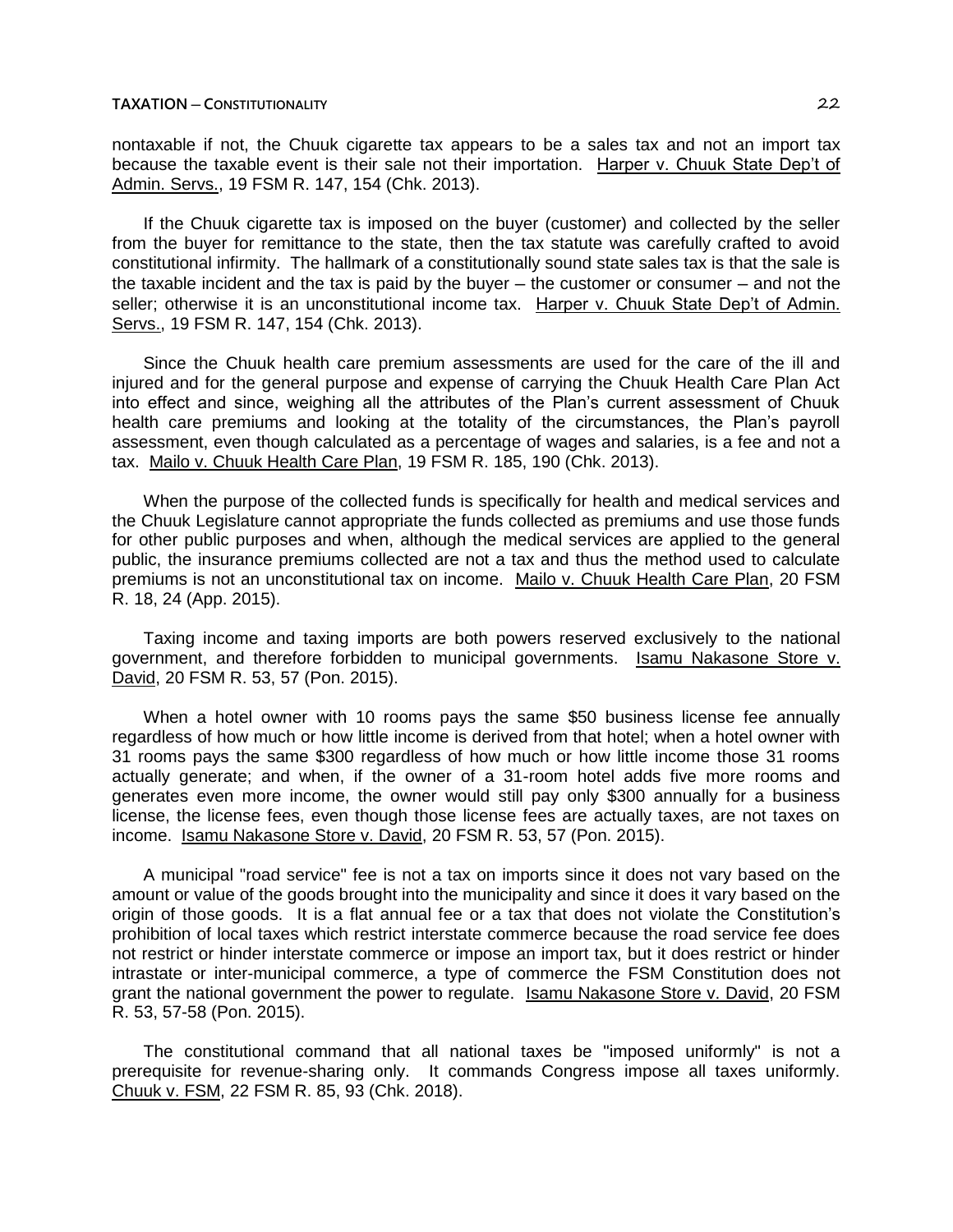The major corporation income tax complies with the constitutional command that national taxes be "uniformly imposed." Chuuk v. FSM, 22 FSM R. 85, 93 (Chk. 2018).

The FSM major corporation income tax rate is a national tax  $-$  a tax imposed by the national government pursuant to the national government's constitutional power to tax income. Chuuk v. FSM, 22 FSM R. 85, 93 (Chk. 2018).

The national government has the power to impose only two types of taxes — that based on imports and that on income. Chuuk v. FSM, 22 FSM R. 85, 93 (Chk. 2018).

─ License and Permit Fees

A municipality may legislate and impose licensing fees to regulate activities within its jurisdiction subject to a requirement that the licensing fee at least tends to promote the public health, morals, safety or welfare. Bruton v. Moen, 5 FSM R. 9, 12 (Chk. 1991).

When the record is barren of any relationship between the license fee imposed and the business regulation or licensing objectives and the fee is exacted for the sole purpose of granting a business permission to do business and possesses no attributes of a licensing statute, a municipality's power and authority to impose tax on the income of a business are foreclosed. Bruton v. Moen, 5 FSM R. 9, 12 (Chk. 1991).

A municipal license fee ordinance which separately defines banking and insurance businesses and specifically imposes a different rate upon those businesses than would be imposed upon other kinds of businesses on its face appears to be an effort to regulate banking and insurance and is unconstitutional and void. Actouka v. Kolonia Town, 5 FSM R. 121, 122 (Pon. 1991).

The following factors are relevant to determining whether fishing fees are taxes: 1) the source of the levy  $-$  whether the entity imposing the tax is legislative or administrative; 2) the effect of the levy on the general public – whether the assessment is imposed upon a broad or narrow class; 3) the means by which the levy is made — whether it is voluntary, and produces a benefit to the payor which is commensurate with the payment; and 4) the relationship between the levy and government costs — whether the revenue generated bears a relationship to the costs of the government in administering the particular program. Chuuk v. Secretary of Finance, 8 FSM R. 353, 382-83 (Pon. 1998).

Cases distinguishing between taxes and fees often examine the source of the levy as an indicator of whether the particular payment should be considered a tax or a fee. An assessment imposed directly by the legislature is more likely to be a tax than one imposed by an administrative agency. The classic tax is imposed by a legislature upon many, or all citizens; the classic regulatory fee is imposed by an agency on those subject to its regulation. Chuuk  $v_1$ Secretary of Finance, 8 FSM R. 353, 383 (Pon. 1998).

Courts also consider whether a governmental levy is directed at the general public, or whether it is imposed on a discrete subsection of the public, in distinguishing between a tax and a fee. An assessment imposed on a broad class of parties is more likely to be a tax than one imposed on a narrow class. One distinguishing characteristic of a fee is that the public agency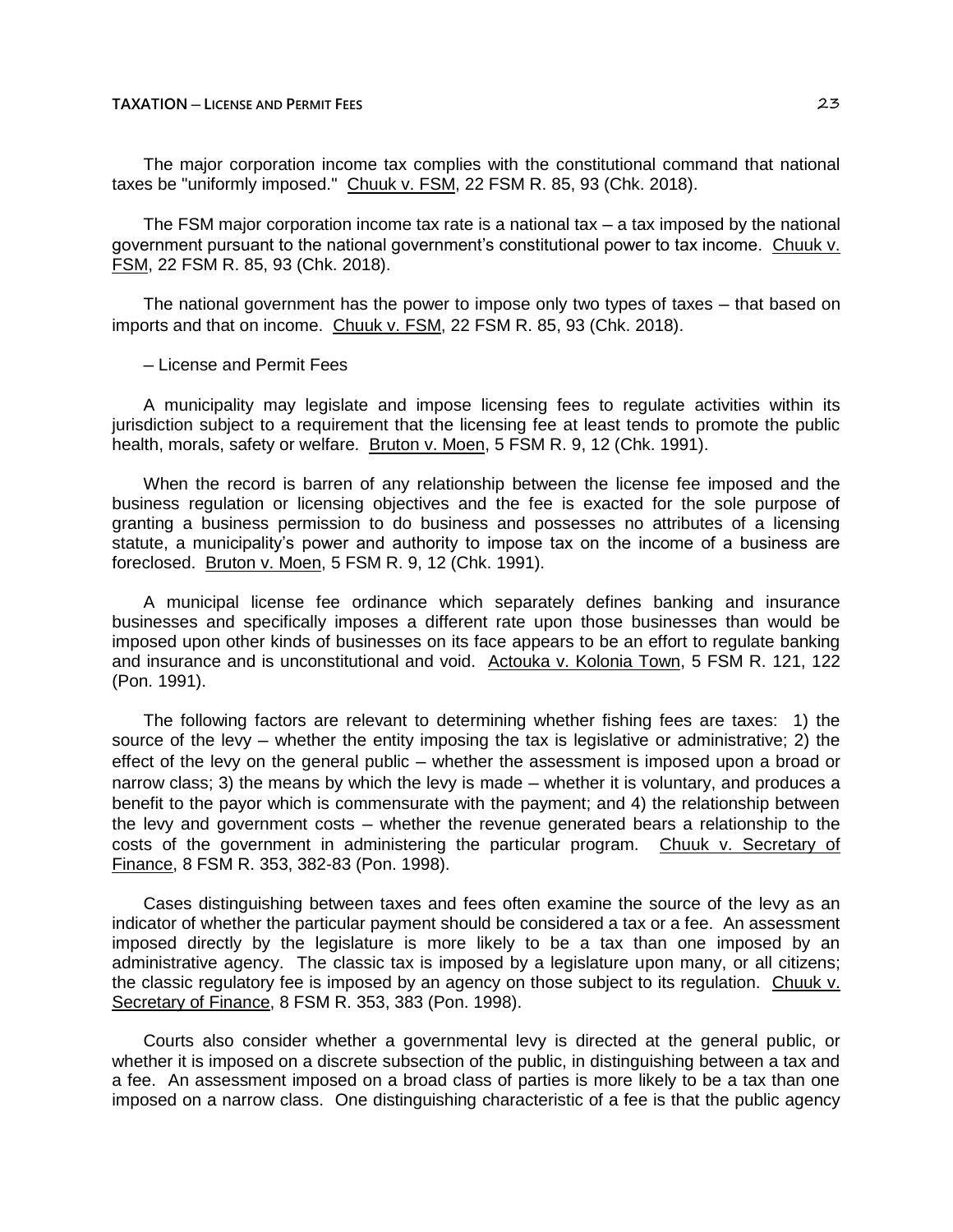## **TAXATION ─ LICENSE AND PERMIT FEES** 24

normally may exact a fee for a grant which, presumably, bestows a benefit on the applicant, not shared by other members of society. Chuuk v. Secretary of Finance, 8 FSM R. 353, 383 (Pon. 1998).

Another distinction between a tax and a fee is whether the levy is exacted voluntarily in exchange for a benefit to the payor. Taxation is a legislative function, and Congress, which is the sole organ for levying taxes, may act arbitrarily and disregard benefits bestowed by the Government on a taxpayer and go solely on ability to pay, based on property or income. A fee, however, is incident to a voluntary act, *e.g.*, a request that a public agency permit an applicant to practice law or medicine or construct a house or run a broadcast station. Chuuk v. Secretary of Finance, 8 FSM R. 353, 384 (Pon. 1998).

One characteristic of a fee is that it must be no greater than the government's costs, but in considering costs it is appropriate to consider the government's "real cost," which is not limited to the government's actual expenditures. Chuuk v. Secretary of Finance, 8 FSM R. 353, 384 (Pon. 1998).

A fee for use of property which is controlled by the government is not necessarily a tax, because the government is entitled to receive the benefits of its property just like any private landowner. As a sovereign, the government levies taxes, but as property owner it may charge fees for the use of its property. These fees are paid by choice and in exchange for a particular benefit, the use of government property, just as rents are freely paid for the use of private property. Chuuk v. Secretary of Finance, 8 FSM R. 353, 385 (Pon. 1998).

The level of fishing fees is set at a measure of the value of the asset to the payor, a percentage of the value of the estimated weighted catch. The measure of the value of the service to the payor can be an appropriate measure for a fee. That the value received by the government exceeds the cost of administration is not dispositive when a valuable resource is being removed from the government's control by fishing fees payors. The government is entitled to compensation for its asset like any private property owner. Chuuk v. Secretary of Finance, 8 FSM R. 353, 385-86 (Pon. 1998).

The FSM Constitution contains a provision by which the net revenues from offshore mineral resources are to be divided equally between the states and the national government, FSM Const. art. IX,  $\S 6$ . There would be no need to specify the division of income from such resources if such revenues were taxes to be automatically divided under article IX, section 5. Chuuk v. Secretary of Finance, 8 FSM R. 353, 386 (Pon. 1998).

Revenues from natural resources are not taxes. The constitutional definition of tax was not meant to include amounts received by the national government from disposal of natural resources over which it has control. Chuuk v. Secretary of Finance, 8 FSM R. 353, 386-87 (Pon. 1998).

A four-part analysis is applied to determine whether fishing fees are taxes: 1) the source of the levy, 2) the effect of the levy on the general public, 3) the means by which the levy is made, and 4) the relationship between the levy and government costs. Chuuk v. Secretary of Finance, 9 FSM R. 99, 102 (Pon. 1999).

Whether fishing fees are uniform is immaterial to a finding that fishing fees do not constitute a tax. Chuuk v. Secretary of Finance, 9 FSM R. 99, 102 (Pon. 1999).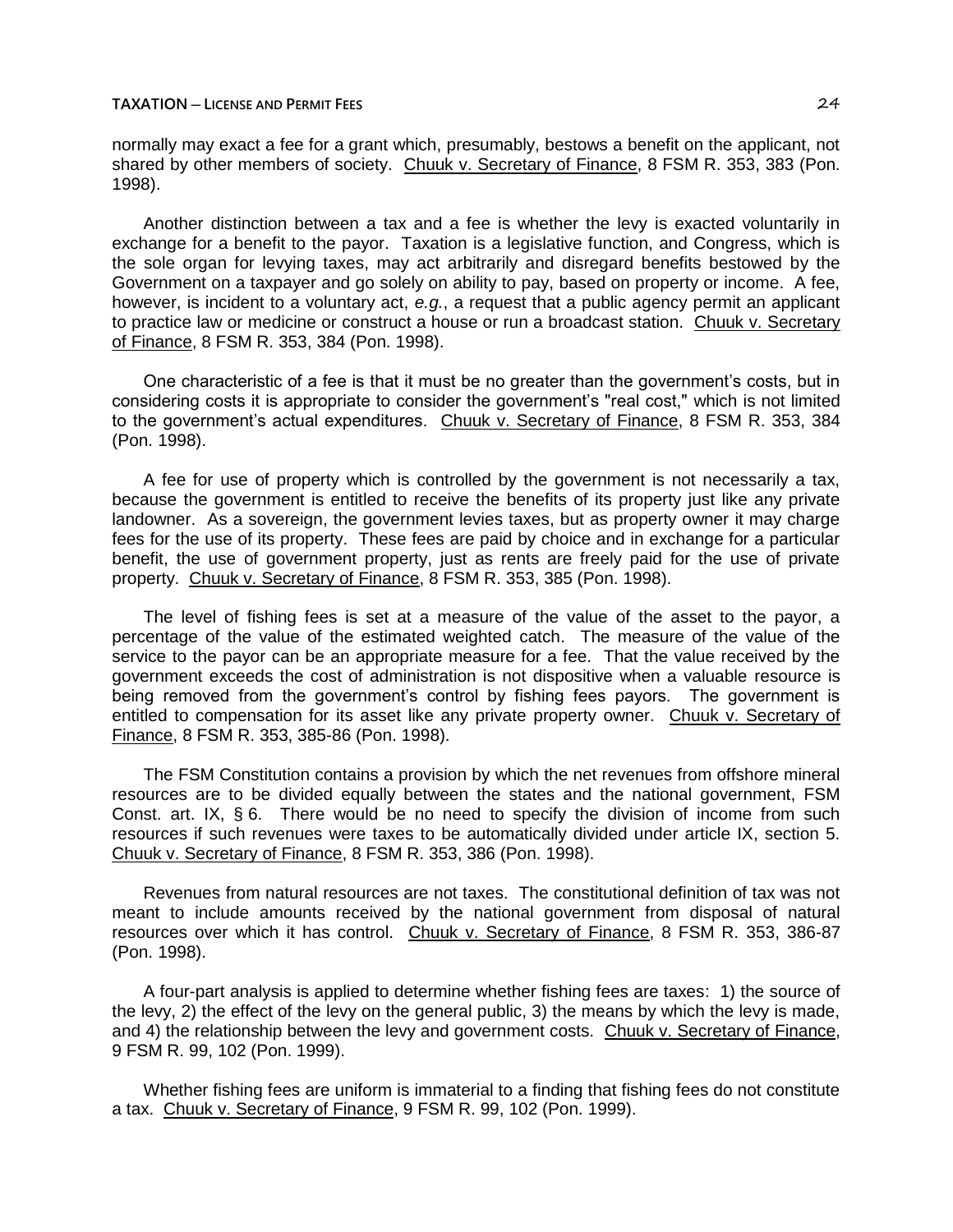## **TAXATION ─ LICENSE AND PERMIT FEES** 25

How Congress appropriates fishing fees is irrelevant to whether they are a tax. Chuuk v. Secretary of Finance, 9 FSM R. 99, 102 (Pon. 1999).

The FSM national government has the exclusive right to regulate and harvest living marine resources in the EEZ and is therefore entitled to a reasonable compensation from those whom it allows to share that right. A determination of ownership of the living marine resources does not affect the national government's right. Chuuk v. Secretary of Finance, 9 FSM R. 99, 102 (Pon. 1999).

Chuuk municipalities are barred from imposing taxes except as specifically permitted by state statute. Municipalities have been delegated, by statute, the authority to require persons to obtain and pay for a business license before engaging or continuing in a business within the municipality in which the business is located. Ceasar v. Uman Municipality, 12 FSM R. 354, 358 (Chk. S. Ct. Tr. 2004).

When the state statute authorizing municipal tax powers reserved the state's right to enact legislation to assess, levy and collect taxes on any subject for which a tax has been assessed and levied by municipal ordinance and provided that in the event that the state enacted legislation on that same subject, the enactment would repeal the ordinance on the same subject, and when the state has in fact enacted legislation imposing fees on businesses engaged in alcoholic beverage sales, any municipal ordinance imposing business license fees on businesses engaged in alcoholic beverage sales is repealed and a municipality does not have the authority to impose business license fees or taxes on alcoholic beverage sellers. Ceasar v. Uman Municipality, 12 FSM R. 354, 358-59 (Chk. S. Ct. Tr. 2004).

A "fee" is a charge fixed by law for services of public officers and is regarded as compensation for services rendered, but a charge having no relation to services rendered, assessed to provide general revenue rather than compensation, is a "tax." Mailo v. Chuuk Health Care Plan, 20 FSM R. 18, 22 (App. 2015).

Any payment exacted by the state or its municipal subdivisions as a contribution toward the cost of maintaining governmental functions, where special benefits derived from their performance are merged in general benefit, is a "tax," while a "fee" is generally regarded as a charge for some particular service. Mailo v. Chuuk Health Care Plan, 20 FSM R. 18, 22 (App. 2015).

The primary purpose of a "tax" is to obtain revenue for the government, while the primary purpose of a "fee" is to cover expense of providing a service or of regulation and supervision of certain activities. In distinguishing fees from taxes, fees are collected not to raise revenues but to compensate the governmental entity providing the services for its expenses. Mailo v. Chuuk Health Care Plan, 20 FSM R. 18, 22-23 (App. 2015).

There is a three-part test to determine whether an assessment is a tax or a fee: 1) what entity imposes the charge; 2) what population is subject to the charge; and 3) what purposes are served by the use of the monies obtained by the charge. Mailo v. Chuuk Health Care Plan, 20 FSM R. 18, 23 (App. 2015).

Fees that are paid into the general public treasury, and disbursable for general public expenses, are taxes. Mailo v. Chuuk Health Care Plan, 20 FSM R. 18, 23 (App. 2015).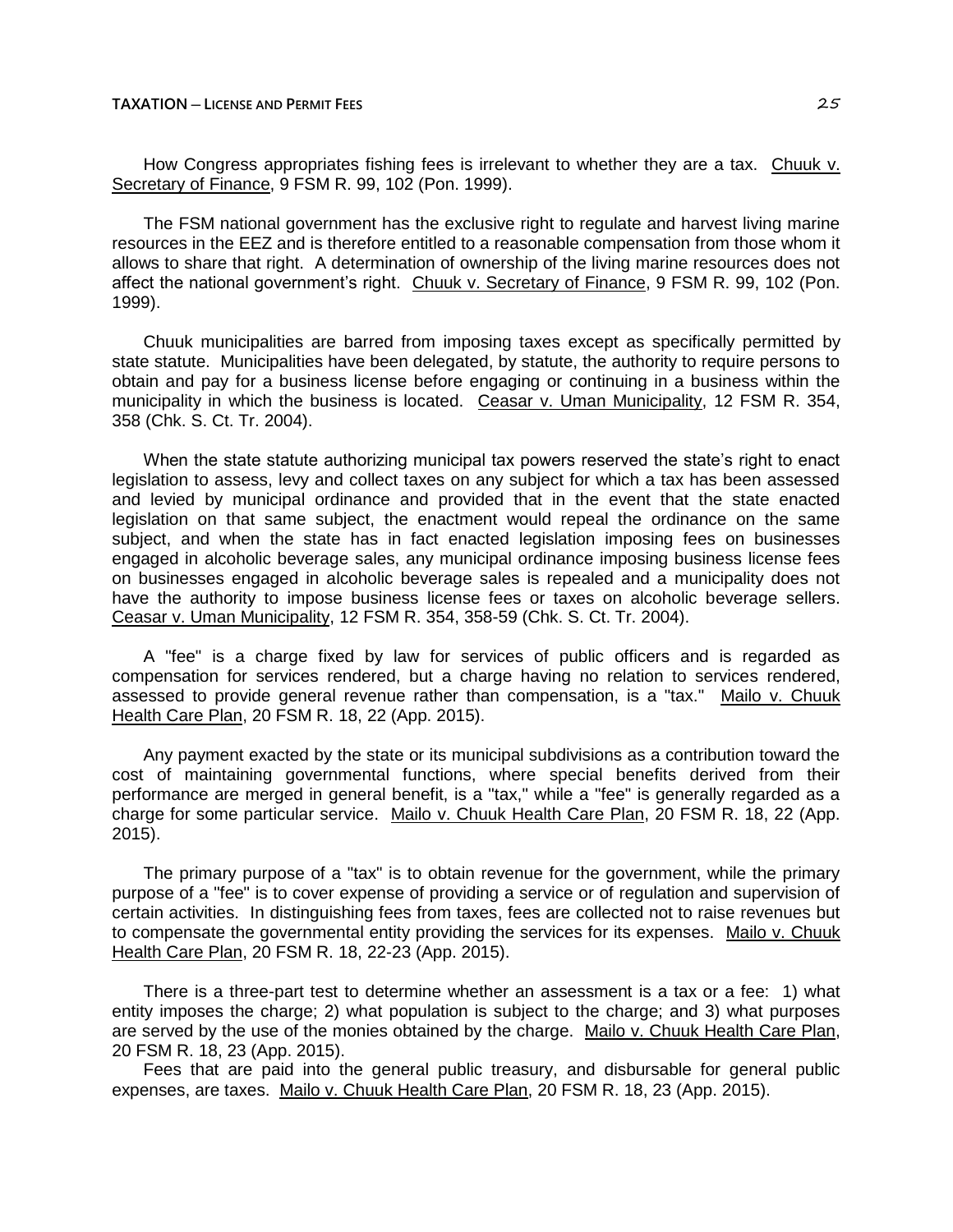If the premiums collected were a tax, the funds would be deposited into the Chuuk treasury, which can only be appropriated by law for a public purpose. Mailo v. Chuuk Health Care Plan, 20 FSM R. 18, 23 (App. 2015).

When all revenues received under a system of medical or health insurance, and all other revenues received by the Health Department as payment for medicine and medical services, must be separated from any general fund established by the Legislature and used only for medical purposes, this supports the position that premiums collected by the insurance plan do not fall under the characteristics of a tax because the funds collected are mandated to be separated from other funds collected. Mailo v. Chuuk Health Care Plan, 20 FSM R. 18, 23-24 (App. 2015).

When, although it is the employed residents of Chuuk who are making health insurance premium contributions, the benefit of medicines and medical services are applied to the general public this would favor considering the payments a tax instead of a fee. Mailo v. Chuuk Health Care Plan, 20 FSM R. 18, 24 (App. 2015).

Generally, an assessment may be a fee rather than a tax when it is not used for a general purpose but is used to defray the expense of performing the duties imposed on the agency and for the general purpose and expense of carrying an act into effect. Mailo v. Chuuk Health Care Plan, 20 FSM R. 18, 24 (App. 2015).

Pohnpei state law provides that wholesalers and taxi services operating in more than one local government jurisdiction do not have to pay a fee in other than the local jurisdiction where their business establishment is located and that local governments cannot levy business license fees on businesses that do not have any business establishment located within their territory. A "business establishment" is a permanent physical structure operating as a business, and a vehicle does not constitute a business establishment unless such vehicle is fixed in a permanent location. Isamu Nakasone Store v. David, 20 FSM R. 53, 56 (Pon. 2015).

A characteristic of a fee is that it must be no greater than the government's costs  $-$  the government's "real cost," which is not limited to the government's actual expenditures. Taxation is a legislative function generally to raise revenue, and the legislature may act arbitrarily and disregard benefits bestowed by the government on a taxpayer and go solely on the taxpayer's ability to pay. Isamu Nakasone Store v. David, 20 FSM R. 53, 57 (Pon. 2015).

When a municipality's business license fees are set arbitrarily at the municipal legislature's prerogative and go on the fee-payer's ability to pay, the license fees are revenue-raising taxes. Isamu Nakasone Store v. David, 20 FSM R. 53, 57 (Pon. 2015).

When a hotel owner with 10 rooms pays the same \$50 business license fee annually regardless of how much or how little income is derived from that hotel; when a hotel owner with 31 rooms pays the same \$300 regardless of how much or how little income those 31 rooms actually generate; and when, if the owner of a 31-room hotel adds five more rooms and generates even more income, the owner would still pay only \$300 annually for a business license, the license fees, even though those license fees are actually taxes, are not taxes on income. Isamu Nakasone Store v. David, 20 FSM R. 53, 57 (Pon. 2015).

A municipal "road service" fee is not a tax on imports since it does not vary based on the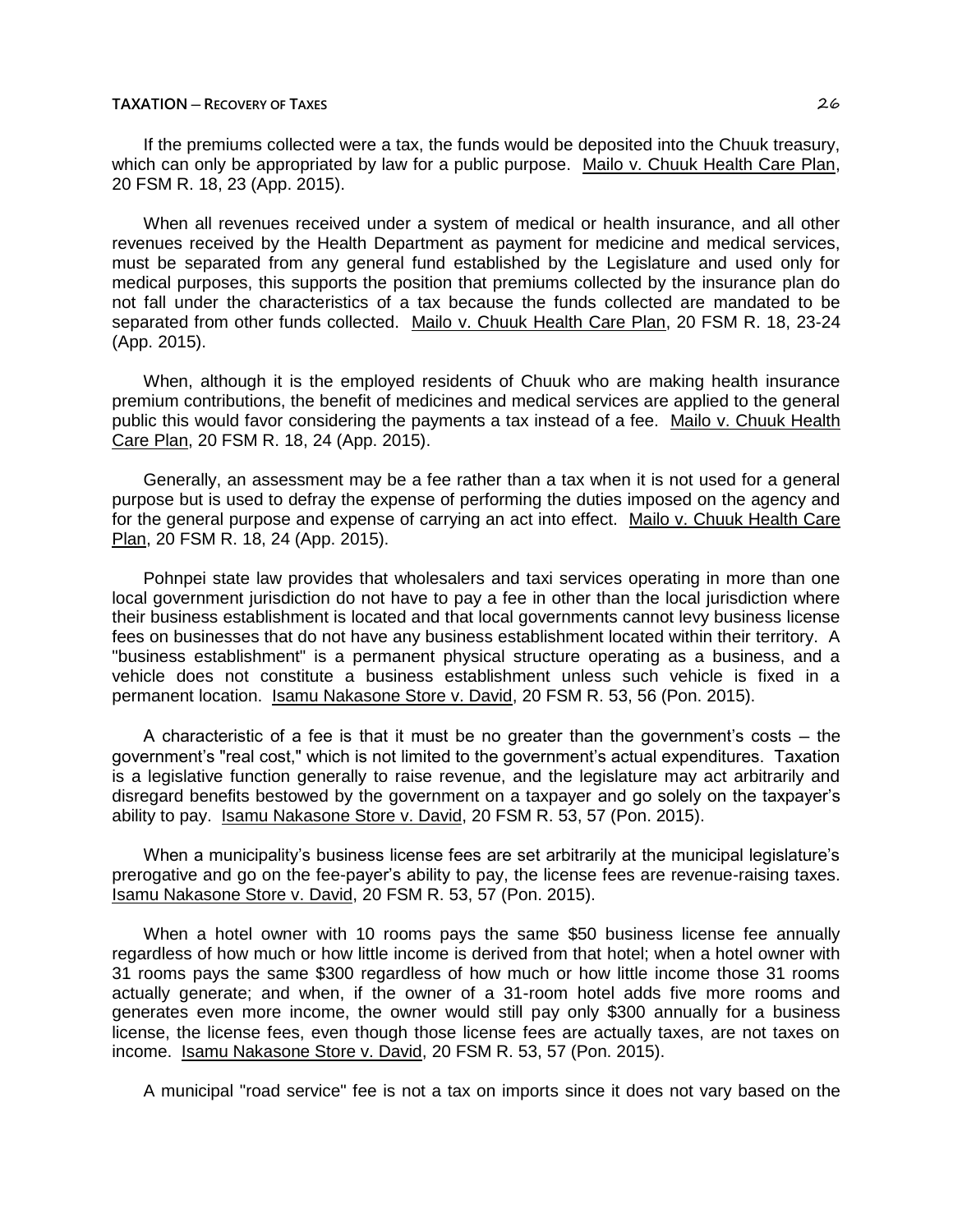amount or value of the goods brought into the municipality and since it does it vary based on the origin of those goods. It is a flat annual fee or a tax that does not violate the Constitution's prohibition of local taxes which restrict interstate commerce because the road service fee does not restrict or hinder interstate commerce or impose an import tax, but it does restrict or hinder intrastate or inter-municipal commerce, a type of commerce the FSM Constitution does not grant the national government the power to regulate. Isamu Nakasone Store v. David, 20 FSM R. 53, 57-58 (Pon. 2015).

# ─ Recovery of Taxes

The question whether taxes paid by plaintiffs under a taxing statute subsequently found to be unconstitutional may be refunded to them turns upon whether the tax was voluntarily paid. Innocenti v. Wainit, 2 FSM R. 173, 187 (App. 1986).

Where taxpayers informed the government that they protested the tax as unconstitutional, and had to pay the tax in order to receive the taxed property, the payments are coerced, not voluntary, and taxpayers are entitled to the refund of all amounts paid. Innocenti v. Wainit, 2 FSM R. 173, 187 (App. 1986).

The FSM Supreme Court will abstain from a claim for recovery of taxes where the defendant state requests abstention, the claim is for monetary relief, and the state has endeavored to develop a body of law in the areas of excise taxes and sovereign immunity. Gimnang v. Yap, 4 FSM R. 212, 214 (Yap 1990).

Under traditional constitutional analysis, taxpayers' efforts to recover tax moneys unlawfully extracted from them by a state may be relegated to state procedures and decision-makers so long as there is a reasonable procedure under state law whereby the taxpayer may obtain meaningful relief. Gimnang v. Yap, 5 FSM R. 13, 23-24 (App. 1991).

Prior to November 25, 1986, a plaintiff had a common law right to recover taxes paid pursuant to an unconstitutional Yap statute if he could show payment was made under duress and under protest. Gimnang v. Yap, 7 FSM R. 606, 607, 610-11 (Yap S. Ct. Tr. 1996).

After November 25, 1986, a claim for recovery of taxes paid under an unconstitutional Yap statute is subject to a two-year statute of limitations. Gimnang v. Yap, 7 FSM R. 606, 607, 611 (Yap S. Ct. Tr. 1996).

The general rule is that to entitle a taxpayer to a refund of a tax paid pursuant to an unconstitutional law, the tax must have been paid under duress and protest. Chuuk Chamber of Commerce v. Weno, 8 FSM R. 122, 125 (Chk. 1997).

Refund of taxes paid pursuant to an unconstitutional ordinance is an action for restitution, not damages. The principles governing recovery of payment which preclude recovery of voluntary payments are applicable to the recovery of tax payments. The "voluntary payment rule" has barred recovery in restitution. The general rule is that money paid voluntarily under a claim of right to the payment, and with knowledge of the facts by the person making the payment, cannot be recovered back on the ground that the claim was illegal. Chuuk Chamber of Commerce v. Weno, 8 FSM R. 122, 125 (Chk. 1997).

The reason the voluntary payment rule bars recovery in restitution of unlawful taxes is that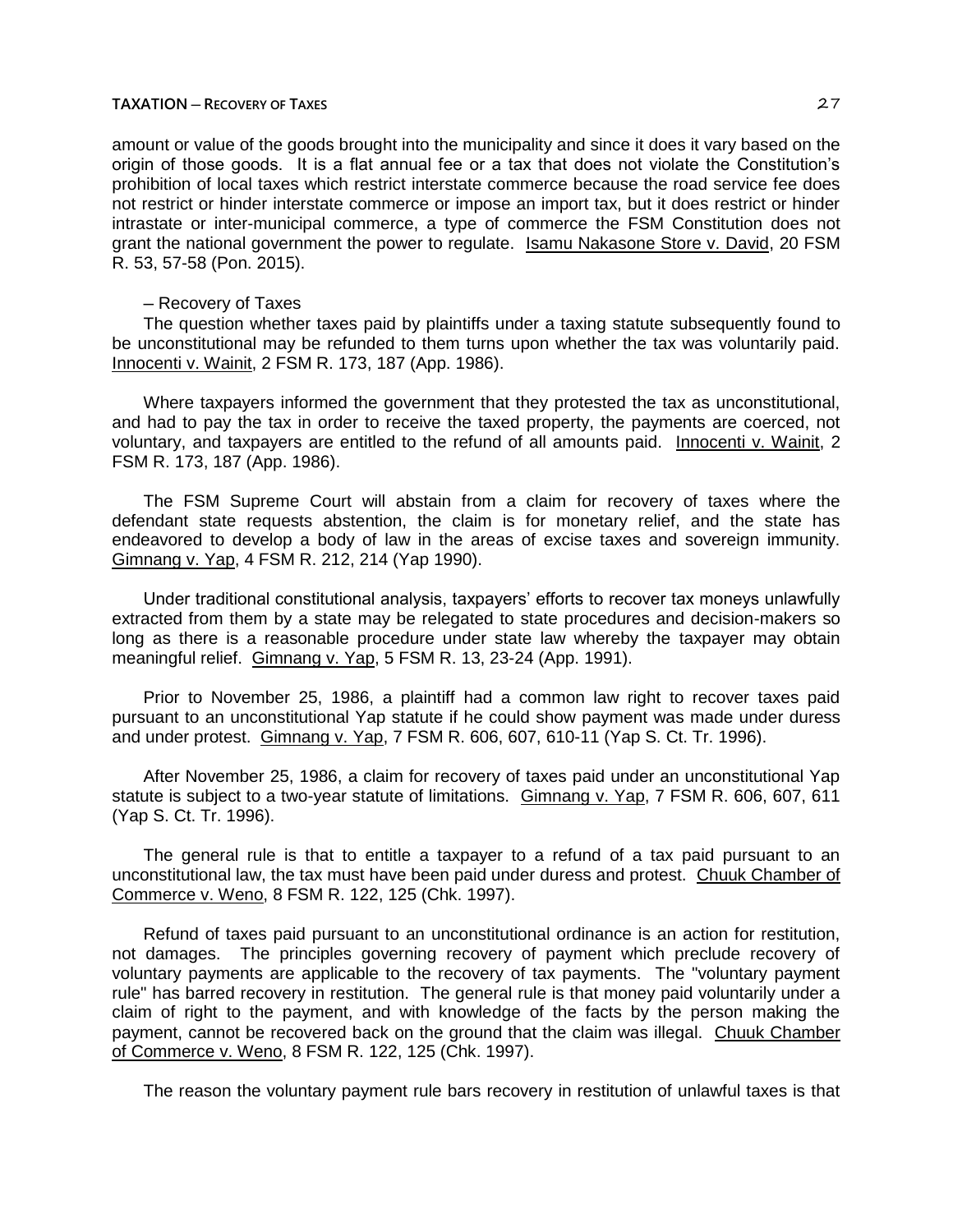litigation should precede payment. It thus does not apply to payments made after the commencement of litigation because the rule ceases with the reason on which it is founded. Chuuk Chamber of Commerce v. Weno, 8 FSM R. 122, 125-26 (Chk. 1997).

Normally, notice and an opportunity to be heard is given prior to governmental deprivation of property, but governments need not follow this in the case of taxes. Governments must, however, provide a post-deprivation opportunity to challenge the tax and a clear and certain remedy. Chuuk Chamber of Commerce v. Weno, 8 FSM R. 122, 126 (Chk. 1997).

It is unavailing in tax cases, except in special circumstances, to seek a preliminary injunction against enforcement or to have the taxes escrowed pending the outcome. This is in order not to disrupt the financial stability of the governmental unit. Chuuk Chamber of Commerce v. Weno, 8 FSM R. 122, 127 (Chk. 1997).

Refund of taxes unlawfully paid after commencement of suit is favored by the Innocenti guidelines concerning retrospective application of court decisions where the court decision was clearly foreshadowed by the Chuuk Constitutional provision, where there was no merit to be found in preventing the taxpayers from recovering unlawful taxes paid after the institution of litigation, and where the equitable considerations favor the taxpayers. Chuuk Chamber of Commerce v. Weno, 8 FSM R. 122, 127-28 (Chk. 1997).

For a plaintiff to recover payments made under an unconstitutional tax statute, he must demonstrate that he made those payments under both duress and notice of protest. Weno v. Stinnett, 9 FSM R. 200, 211 (App. 1999).

Because a man who denies the legality of a tax should have a clear and certain remedy, justice may require that he should be at liberty to pay promptly and bring suit on his side. Weno v. Stinnett, 9 FSM R. 200, 212 (App. 1999).

The filing of a suit to contest the legality of a tax, which the trial court found to be the plaintiffs' only remedy, obviates the need for demonstrating duress and notice of protest, as required by the common law, for payments made after suit is instigated. The filing of suit is protest of the most emphatic sort, and allowing a claim for recovery for payments made thereafter without regard to duress recognizes the "implied duress" under which contested taxes are paid. Weno v. Stinnett, 9 FSM R. 200, 212 (App. 1999).

Duress and protest need not be shown to state a claim for recovery of tax payments extracted under an unconstitutional enactment when the plaintiffs seek refund of payments made after instigation of suit in a court having jurisdiction over the parties, and when such a lawsuit is the plaintiff's only remedy. Weno v. Stinnett, 9 FSM R. 200, 212 (App. 1999).

The taxing authority, if it opts not to provide predeprivation process, must by way of postdeprivation process provide a clear and certain remedy for any erroneous or unlawful tax collection to ensure that the opportunity to contest the tax is a meaningful one. A clear and certain remedy is one designed to render the opportunity to challenge a tax meaningful by preventing any permanent unlawful deprivation of property. Weno v. Stinnett, 9 FSM R. 200, 213 (App. 1999).

Because the Chuuk Constitution is clear that only the state government has the power to tax, it cannot be said that such a resolution could not be predicted. Weno v. Stinnett, 9 FSM R.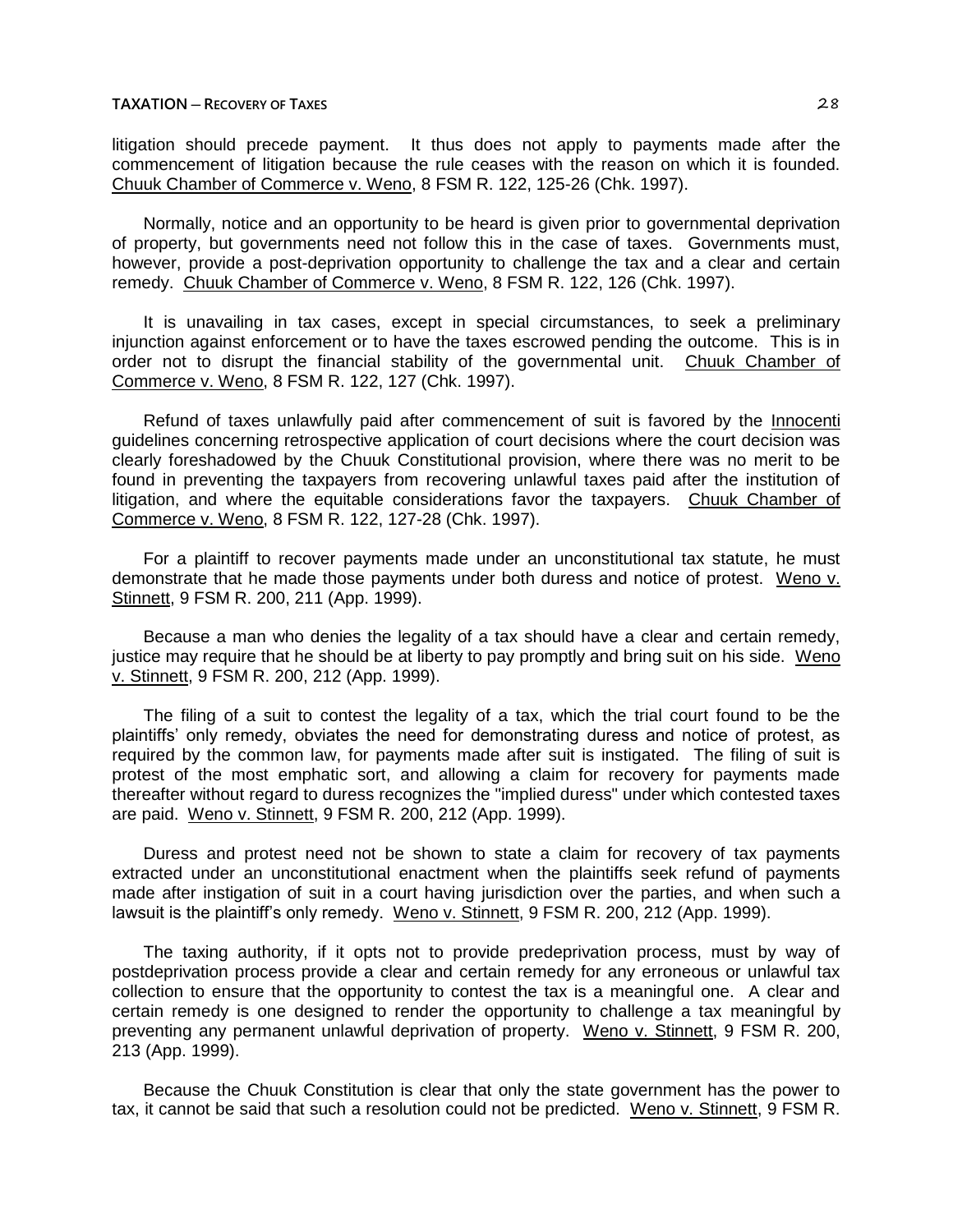200, 214 (App. 1999).

To permit taxes to be retained that were extracted under an unconstitutional statute would have the effect of prolonging the viability of an ordinance that runs afoul of the Chuuk Constitution, at the expense of establishing the correct rule. The better course is to permit recovery of the taxes. Weno v. Stinnett, 9 FSM R. 200, 214 (App. 1999).

When litigation over the constitutionality of a municipality's taxes was pending for five years, the municipality was put on notice early on that the taxes collected under the ordinances were subject to a claim for refund, and nothing prevented the municipality from planning for this eventuality. Having failed to do so, it cannot now claim hardship. Weno v. Stinnett, 9 FSM R. 200, 214 (App. 1999).

If a taxing authority chooses not to provide a pre-deprivation process, it must by way of a post-deprivation process provide a clear and certain remedy for any erroneous or unlawful tax collection to ensure that the opportunity to contest the tax is a meaningful one. A clear and certain remedy is one designed to render the opportunity to challenge a tax meaningful by preventing any permanent unlawful deprivation of property. Continental Micronesia, Inc. v. Chuuk, 17 FSM R. 152, 158 (Chk. 2010).

There is no meaningful clear and certain post-deprivation remedy available to a Chuuk taxpayer when Chuuk's financial situation and its general inability to satisfy any court judgment make any purported post-deprivation remedy very unlikely. Thus any unlawful deprivation of a taxpayer's property would essentially be permanent and the opportunity to later contest the service tax would not be a meaningful one. Continental Micronesia, Inc. v. Chuuk, 17 FSM R. 152, 158 (Chk. 2010).

When, under the State Tax Act, amounts paid under protest must be kept and deposited in a separate and restricted account which must be returned to the taxpayer if he prevails and since any funds levied by the state to pay the movant's assessed tax liability are rightly considered partial payments under protest and are therefore deposited into "a separate and restricted account," it does not seem that the movant will be irreparably harmed if an injunction does not issue because the return of his money would seem to adequately compensate him. Harper v. Chuuk State Dep't of Admin. Servs., 19 FSM R. 147, 153 (Chk. 2013).

A statute that permits a taxpayer to file an action in court to recover any challenged taxes is likely an inadequate substitute for a prompt post-seizure hearing before the tax authorities that might resolve the matter without the need for court proceedings and from which a still aggrieved taxpayer may then resort to a court suit. It may be that such an administrative hearing is available through the statute governing administrative hearings although that is not entirely clear. Harper v. Chuuk State Dep't of Admin. Servs., 19 FSM R. 147, 155 (Chk. 2013).

Under the voluntary payment rule, illegal taxes cannot be recovered unless they were paid under duress and under protest. GMP Hawaii, Inc. v. Ikosia, 19 FSM R. 285, 289 (App. 2014).

Title 17, which codifies the Administrative Procedures Act, applies to challenges of administrative decisions raised under Title 54, which codifies the tax law. GMP Hawaii, Inc. v. Ikosia, 19 FSM R. 551, 554 (Pon. 2014).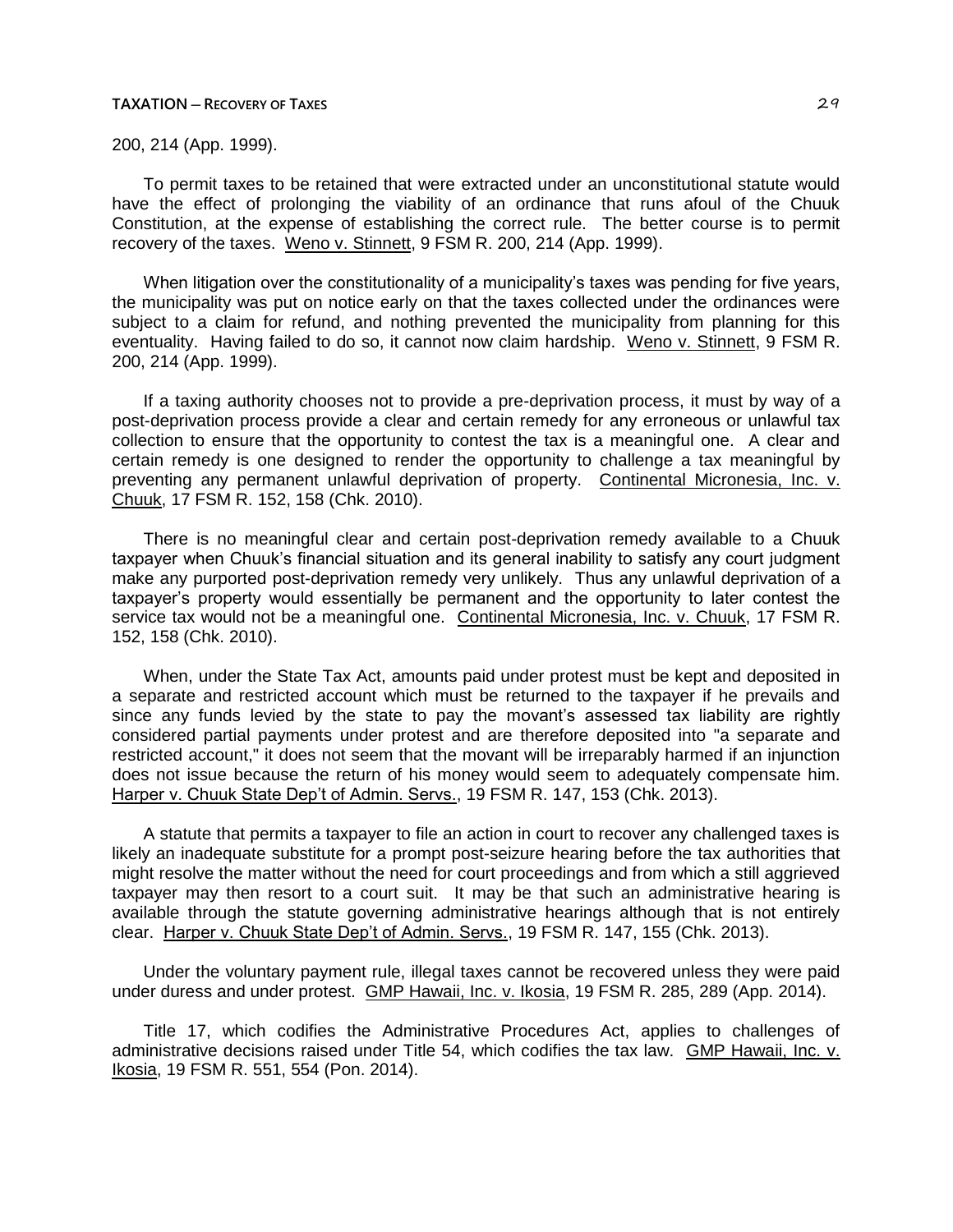# **TAXATION ─ TAX LIENS** 30

# ─ Tax Liens

Liens under 54 F.S.M.C. 135 have priority even over liens which arose earlier in time. Bank of Guam v. Island Hardware, Inc. (II), 3 FSM R. 105, 108 (Pon. 1987).

The statute 54 F.S.M.C. 153 does not require the government to give notice of its lien claims to any other creditors or even to the taxpayer. This statute, then, authorizes a lien which may be kept secret from interested parties. The effect of such a lien would be determined against the background of the strong general policy against secret liens. Bank of Guam v. Island Hardware, Inc. (II), 3 FSM R. 105, 108 (Pon. 1987).

A section 153 lien should be treated as an equitable lien, its effect to be determined on a case-by-case basis with a view toward equitable considerations, especially when the government has taken reasonable and timely action to notify such other parties to the government's claims based upon tax delinquency. Bank of Guam v. Island Hardware, Inc. (II), 3 FSM R. 105, 108 (Pon. 1987).

Any lien rights of the government under section 135(2) supersede even preexisting lien rights of any other party. Bank of Guam v. Island Hardware, Inc. (II), 3 FSM R. 105, 110 (Pon. 1987).

The priority lien rights provided for the government in section 135(2) relate only to wage and salary tax claims and not to gross revenue taxes or other taxes. Bank of Guam v. Island Hardware, Inc. (II), 3 FSM R. 105, 111 (Pon. 1987).

Under 54 F.S.M.C. 135(2), no other payment to creditors may be made from execution sale proceeds until all amounts owing for wage and salary taxes are paid in full to the government. In re Mid-Pacific Constr. Co., 3 FSM R. 292, 297 (Pon. 1988).

Priority of national government's lien for unpaid business gross revenue taxes under 54 F.S.M.C. 153 is subject to requirement that government take reasonable and timely action to notify other parties of the government's claim, but filing of litigation is sufficient notification to all parties under 54 F.S.M.C. 153. In re Mid-Pacific Constr. Co., 3 FSM R. 292, 297 (Pon. 1988).

53 F.S.M.C. 104 does not establish lien rights in the Trust Territory Social Security Board, and gives the board no lien or priority claim of any kind. In re Mid-Pacific Constr. Co., 3 FSM R. 292, 299 (Pon. 1988).

Claims for wages asserted by low level employees and laborers are entitled to preference over all other claims, except wage and salary tax lien rights of the national government, which are given priority over all other claims and liens by 54 F.S.M.C. 135(2). In re Mid-Pacific Constr. Co., 3 FSM R. 292, 301 (Pon. 1988).

Attachment and seizure create statutory and possessory lien rights which will be unaffected by subsequent writs of execution, but will be subject to national government's wage and salary tax lien claims under 54 F.S.M.C. 135(2), to wage claims of low level employees and laborers, and to pre-existing national government lien rights under 54 F.S.M.C. 153. In re Mid-Pacific Constr. Co., 3 FSM R. 292, 303 (Pon. 1988).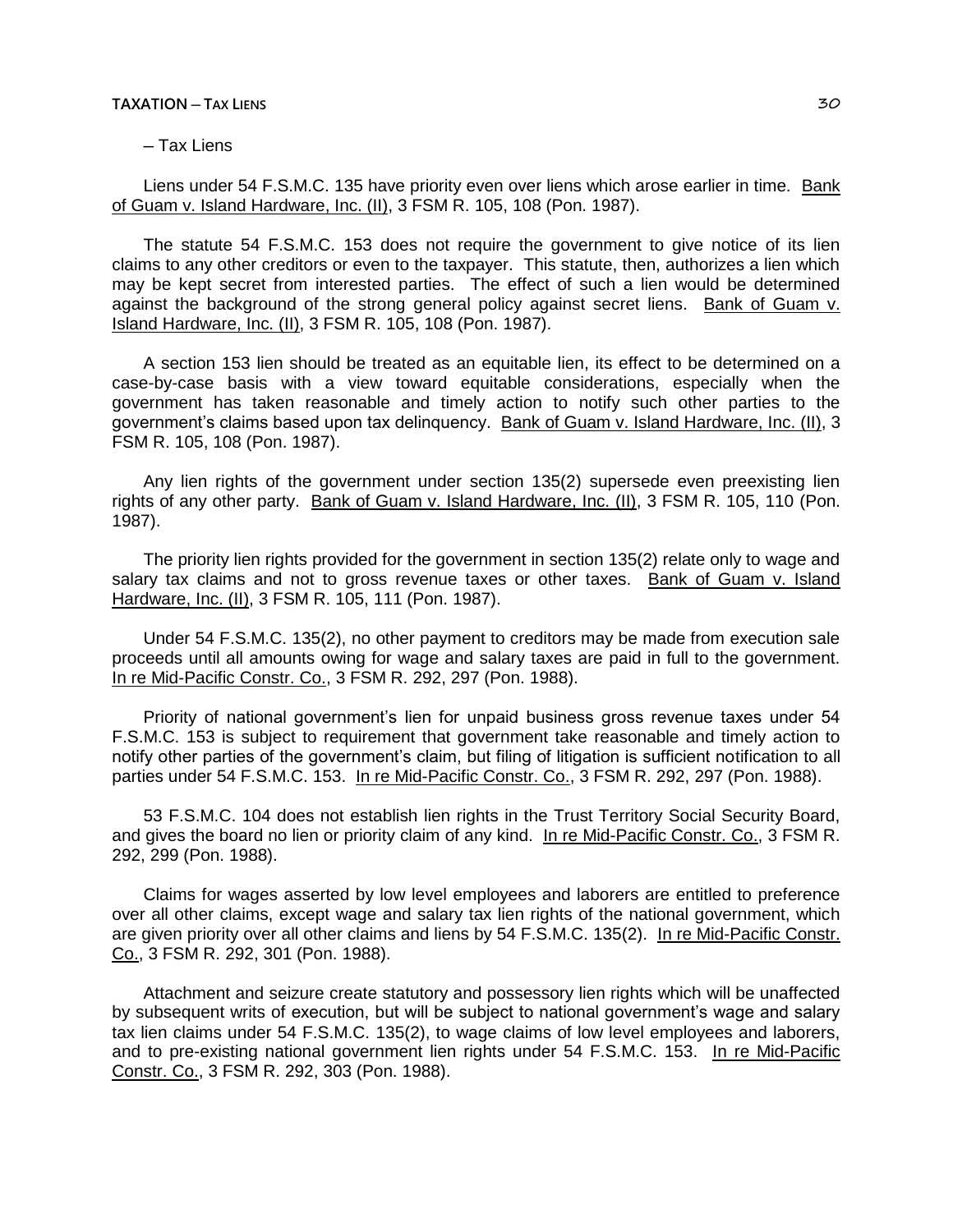# **TAXATION ─ TAX LIENS** 31

Under 54 F.S.M.C. 135(2), the government's judgment for wages and salary taxes constitutes a lien that is entitled to highest priority. In re Island Hardware, 3 FSM R. 332, 337 (Pon. 1988).

In order for the government's judgment for gross revenue taxes to have a highest priority lien, notice that the tax payments are overdue, not just that tax liability has accrued must be given. In re Island Hardware, 3 FSM R. 332, 338 (Pon. 1988).

Amounts owing for penalties and interest under the tax law, 54 F.S.M.C. 155 and 902, do not qualify for lien treatment under 54 F.S.M.C. 135 or 153. In re Island Hardware, Inc., 3 FSM R. 428, 433 (Pon. 1988).

Where the government is entitled to a lien on the debtor's assets as of the date it gave notice of its claim for those taxes the lien also becomes effective as of that date. In re Pacific Islands Distrib. Co., 3 FSM R. 575, 585 (Pon. 1988).

Language in 54 F.S.M.C. 135(2) that the amount of wage and salary taxes formed "a lien on the employer's entire assets, having priority over all other claims and liens" meant that this statutory lien superseded the general rule of first in time, first in right. In re Engichy, 12 FSM R. 58, 64 (Chk. 2003).

All Social Security taxes, including penalties and interest, constitute a lien upon any property of the employer, having priority over all other claims and liens including liens for other taxes. This creates a lien for social security taxes that has priority over even other tax liens, such as the wage and salary tax liens given first priority in Island Hardware and Pacific Islands Distributing. In re Engichy, 12 FSM R. 58, 64 (Chk. 2003).

The social security tax lien arises by operation of law whenever social security taxes become due and are not paid. In re Engichy, 12 FSM R. 58, 64 (Chk. 2003).

Under 53 F.S.M.C. 607, Social Security taxes specifically take priority over other tax liens. In re Engichy, 12 FSM R. 58, 65 (Chk. 2003).

A social security tax lien has priority over a mortgage because section 607 grants social security tax liens priority over all other liens regardless of whether the other liens arose earlier. In re Engichy, 12 FSM R. 58, 65 (Chk. 2003).

Under the general rule a mortgage first in time has superior right in the absence of the applicability of a statutory provision to the contrary. Section 607 is a statutory provision to the contrary because it grants social security tax liens priority over all other liens regardless of whether the other liens arose earlier. In re Engichy, 12 FSM R. 58, 65 (Chk. 2003).

Social Security's statutory priority tax lien is consistent with the general rule that acknowledges that the first-in-time priorities are also subject to legislative action that restructures the normal priorities. In re Engichy, 12 FSM R. 58, 65 (Chk. 2003).

Social Security's tax lien priority is statutory, not equitable. Statutory law, as enacted by Congress, not equitable principles fashioned by the court, applies. The statute, 53 F.S.M.C. 607, expressly gives Social Security a tax lien superior to all other liens. In re Engichy, 12 FSM R. 58, 65 (Chk. 2003).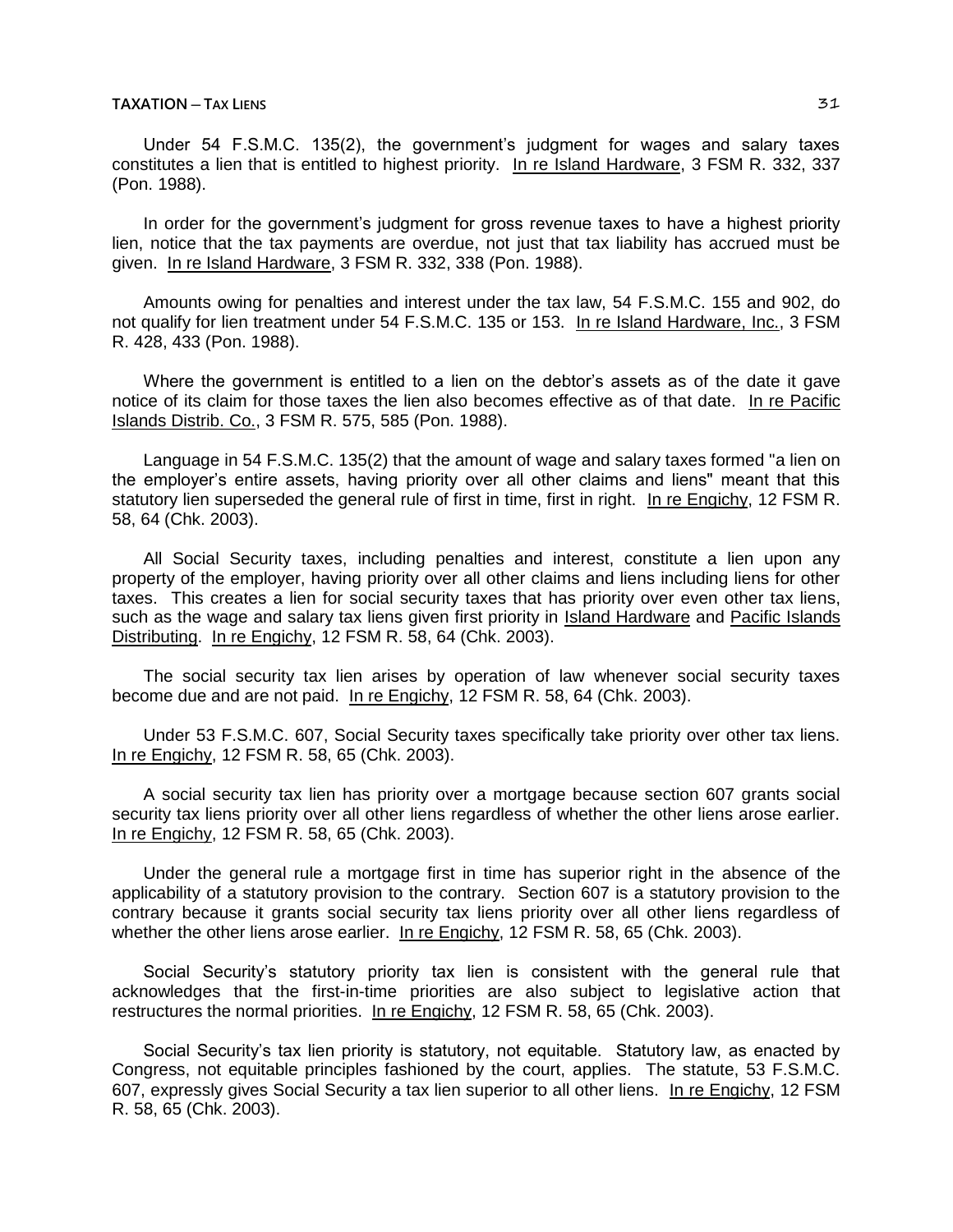As Congress clearly intended, social security tax liens must be given priority over all other claims and liens and paid first. In re Engichy, 12 FSM R. 58, 66 (Chk. 2003).

Social Security taxes do have a priority over all other claims and liens. FSM Social Sec. Admin. v. Yamada, 18 FSM R. 88, 89 (Pon. 2011).

Before garnishing tenants' rental payments to pay the lessor's tax liens, the court should be provided with information concerning the building, including current interests in the building, current leases, and any other facts that the court might require to rule on the garnishment request and any information on the defendant's dependence on the monthly rental income and other income at her disposal so that the court may order with particularity a writ of garnishment. FSM Social Sec. Admin. v. Yamada, 18 FSM R. 88, 89-90 (Pon. 2011).

Since, by statute, all taxes imposed or authorized under Title 54, chapter 1 are a lien upon any property of the person or business obligated to pay those taxes and since, by statute, those taxes may be collected by levy upon such property in the same manner as the levy of an execution, the statute does not require a court-issued writ of execution or a court judgment before issuance. Instead, it permits a levy in the same manner as the levy of an execution. Fuji Enterprises v. Jacob, 20 FSM R. 121, 125 (Pon. 2015).

The addition of the language "in the same manner as the levy of an execution" in 54 F.S.M.C. 153 shows that a different meaning was intended than if the statute had read "by writ of execution." Fuji Enterprises v. Jacob, 20 FSM R. 121, 125 (Pon. 2015).

Since 54 F.S.M.C. 153 authorizes a tax levy to be made "in the same manner as the levy of an execution," it does not require a court-issued writ of execution. Fuji Enterprises v. Jacob, 20 FSM R. 121, 125 (Pon. 2015).

The statutory scheme grants the national government the authority to determine the amount of tax due and to collect those taxes. Under 54 F.S.M.C. 152(3), the Secretary of Finance's assessment of the tax amount is presumed correct unless and until it is proven incorrect. The statutory scheme also permits a tax levy on the lien created by 54 F.S.M.C. 153. Fuji Enterprises v. Jacob, 20 FSM R. 121, 125-26 (Pon. 2015).

Since the nation's statutes are presumed to be constitutional, a bank is not required to challenge, on a depositor's behalf, the tax lien statute's constitutionality. The bank may rely on the statute. Fuji Enterprises v. Jacob, 20 FSM R. 121, 126 (Pon. 2015).

It is not a bank's duty to challenge the tax authorities' assessment of the amount of tax due from a taxpayer depositor. It is the taxpayer's responsibility to dispute any tax assessed that it disagrees with and for the taxpayer to resolve the issue with the FSM tax authorities. It also is not the bank's responsibility to challenge the constitutionality of 54 F.S.M.C. 153 or the FSM's interpretation of that statute. Fuji Enterprises v. Jacob, 20 FSM R. 121, 126 (Pon. 2015).

As long as the notice of levy and execution from the Division of Customs and Tax Administration is regular on its face, a bank is obligated to honor it. Fuji Enterprises v. Jacob, 20 FSM R. 121, 126 (Pon. 2015).

Usually, notice and an opportunity to be heard is given prior to deprivation, but a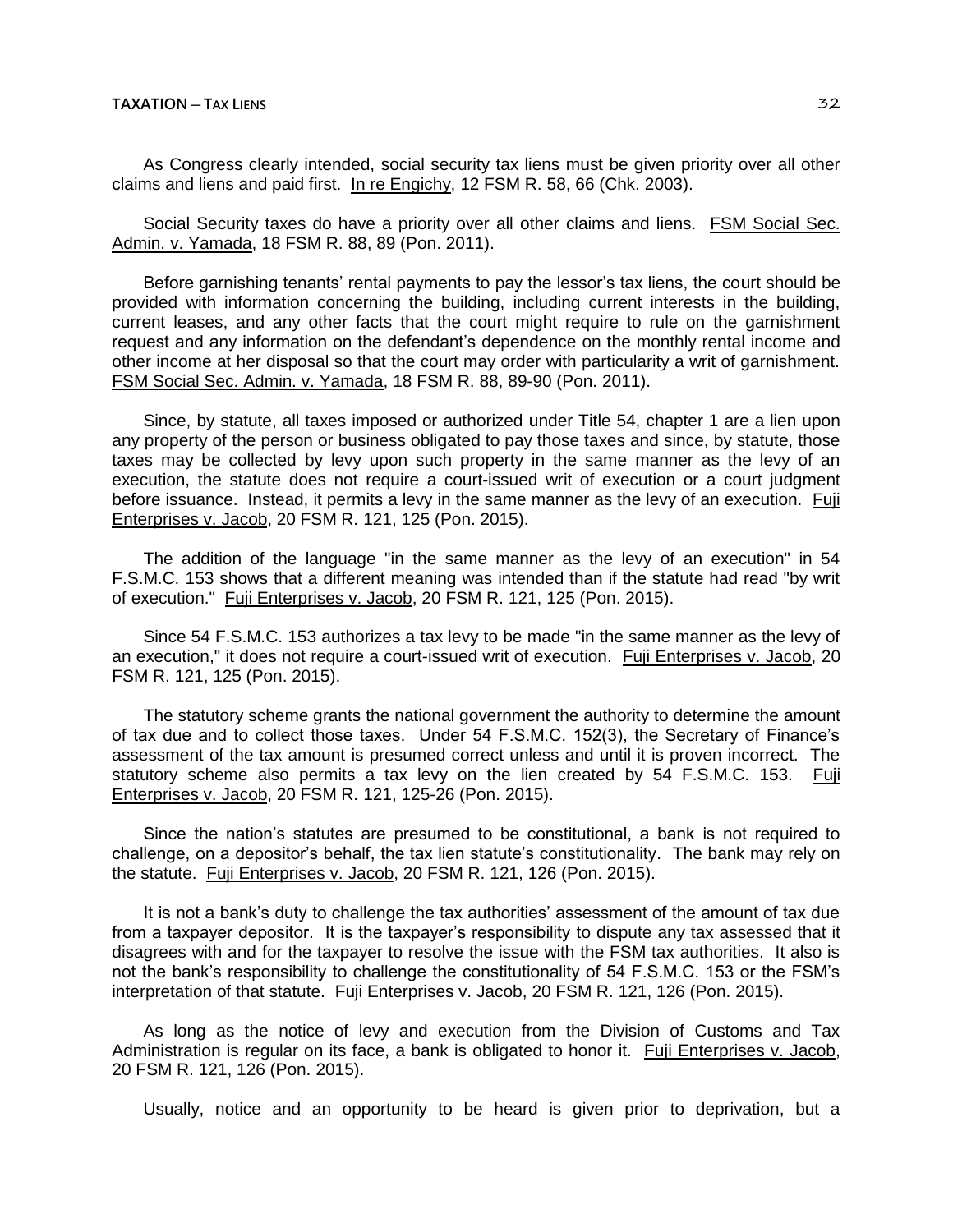government does not need to follow this in the case of taxes. The government must, however, provide a post-deprivation opportunity to challenge the tax and a clear and certain remedy. Fuji Enterprises v. Jacob, 20 FSM R. 121, 126 (Pon. 2015).

A writ of execution applies to all the judgment debtor's business assets and personal property under 53 F.S.M.C. 607. FSM Social Sec. Admin. v. Reyes, 20 FSM R. 276, 278 (Pon. 2015).

When the tax lien on a sole proprietorship's property was effectuated under 53 F.S.M.C. 607, well before the business transformed and became incorporated, the court will not create an avenue where an individual operating as a business avoids debt by simply morphing into an entity with the same name, albeit a different structure and characteristics. For the court to allow this would be detrimental to statutorily created entities attempting to collect taxes owed. FSM Social Sec. Admin. v. Reyes, 20 FSM R. 276, 278 (Pon. 2015).

When the issue of a bank releasing funds under 54 F.S.M.C. 153 is a matter of first impression, the court may look to case law of other jurisdictions, particularly the United States, for comparison and guidance. Fuji Enterprises v. Jacob, 21 FSM R. 355, 361 (App. 2017).